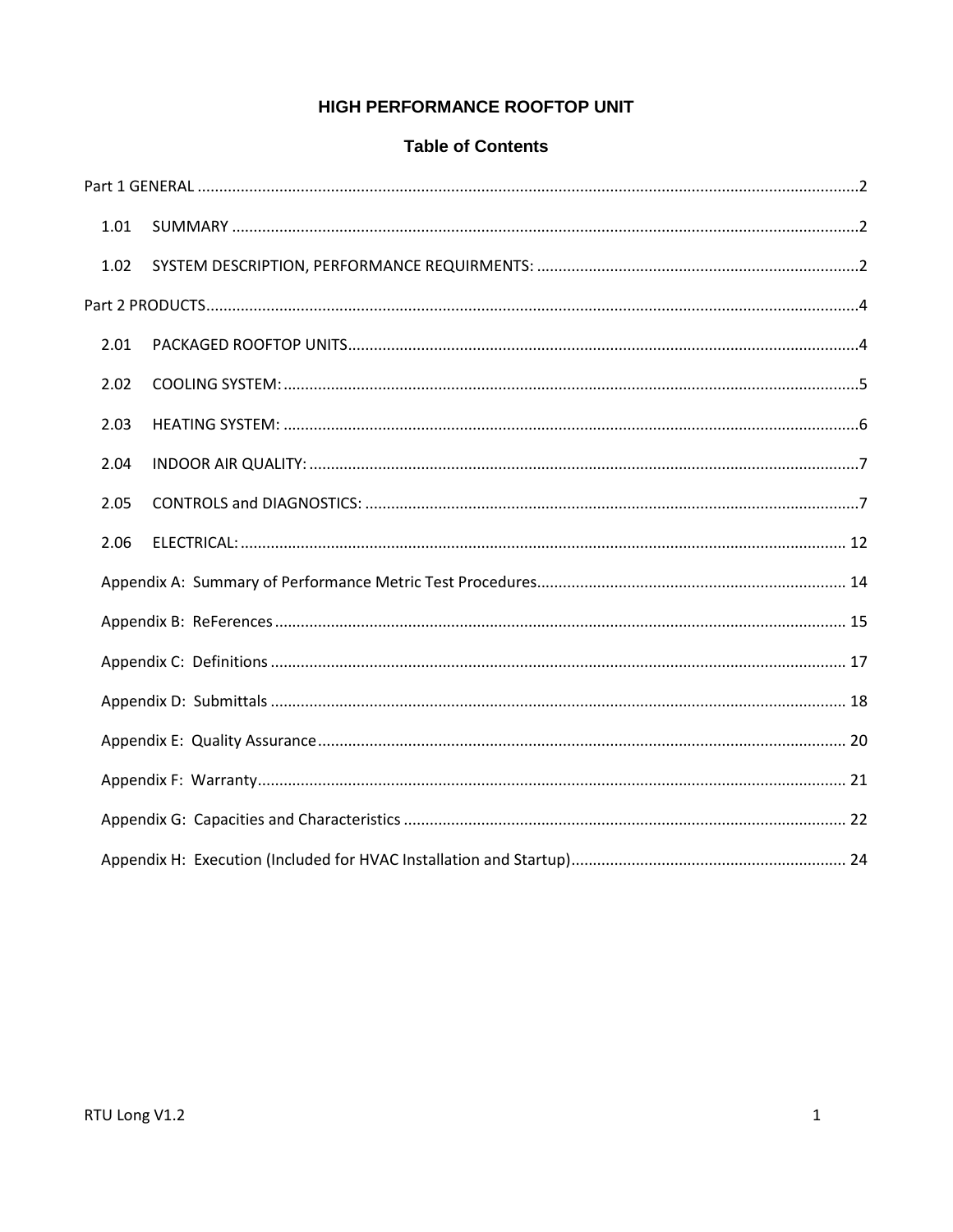## <span id="page-1-0"></span>**PART 1 GENERAL**

### <span id="page-1-1"></span>**1.01 SUMMARY**

The Offeror shall provide a detailed description of the rooftop unit (RTU) model offered for sale in response to this Solicitation.

To be considered, models offered must have between 120,000 and 240,000 Btu/h of capacity and meet all of the minimum specification requirements listed below. The models offered must also be supplied as compatible with direct digital control and remote diagnostic systems. Requirements listed in the Specifications (below) include standalone controls, capability to interface with major manufacturer control systems, and availability of specific equipment sensing parameters at a "signal access interface." Offers that do not meet the following minimum technical specifications will be deemed unresponsive and will be automatically rejected. Offers that exceed these specifications, on the other hand, will receive favorable consideration, and offerors are requested to indicate how their products exceed them. In addition to meeting the minimum specifications, the successful Offeror(s) shall be responsible for having complied with all applicable federal and state standards, regulations and laws governing these types of air conditioners. This includes compliance with all applicable safety and environmental standards.

- A. Section Includes:
	- 1. Furnishing of packaged air conditioning equipment by RTU manufacturer
		- a. Cooling-only units 10 to 20 tons
		- b. Cooling and heating units 10 to 20 tons
- B. Providing delivery coordination of RTU equipment to job site by RTU manufacturer.
	- 1. Providing installation support by RTU manufacturer.
	- 2. Providing submittals, operating instruction, service manuals and warranty process by RTU manufacturer
- C. Related Sections:
	- 1. Drawings and general provisions of the Contract, including General and Supplementary Conditions apply to this Section.

### <span id="page-1-2"></span>**1.02 SYSTEM DESCRIPTION, PERFORMANCE REQUIRMENTS:**

- A. Design Requirements: Provide products and systems that have been manufactured to the following criteria:
	- 1. Refrigeration system construction of units shall be in accordance with ASHRAE 15.
	- 2. Units shall be designed, manufactured, and tested and listed in accordance with UL 1995 requirements, and shall bear the UL or ETL label.
	- 3. Gas-fired furnace section construction shall be in accordance with UL/ETL safety standards. Furnace section shall bear the UL/ETL label.
	- 4. Refrigerant must have a global warming potential (gwp) no more than 2100 per ASHRAE Fundamentals 2009.
- B. Electrical Characteristics:
	- 1. 60 Hz
	- 2. 3-phase
- C. Cooling Performance:
	- 1. Unit(s) shall have a minimum IEER of 18.0.
	- 2. Unit(s) shall be in accordance with and independently tested to ANSI/AHRI Standard 340/360.
	- 3. The IEER shall be reported along with the EER and supply air conditions for each of the ANSI/AHRI Standard 340/360 2007 test conditions shown in Appendix A.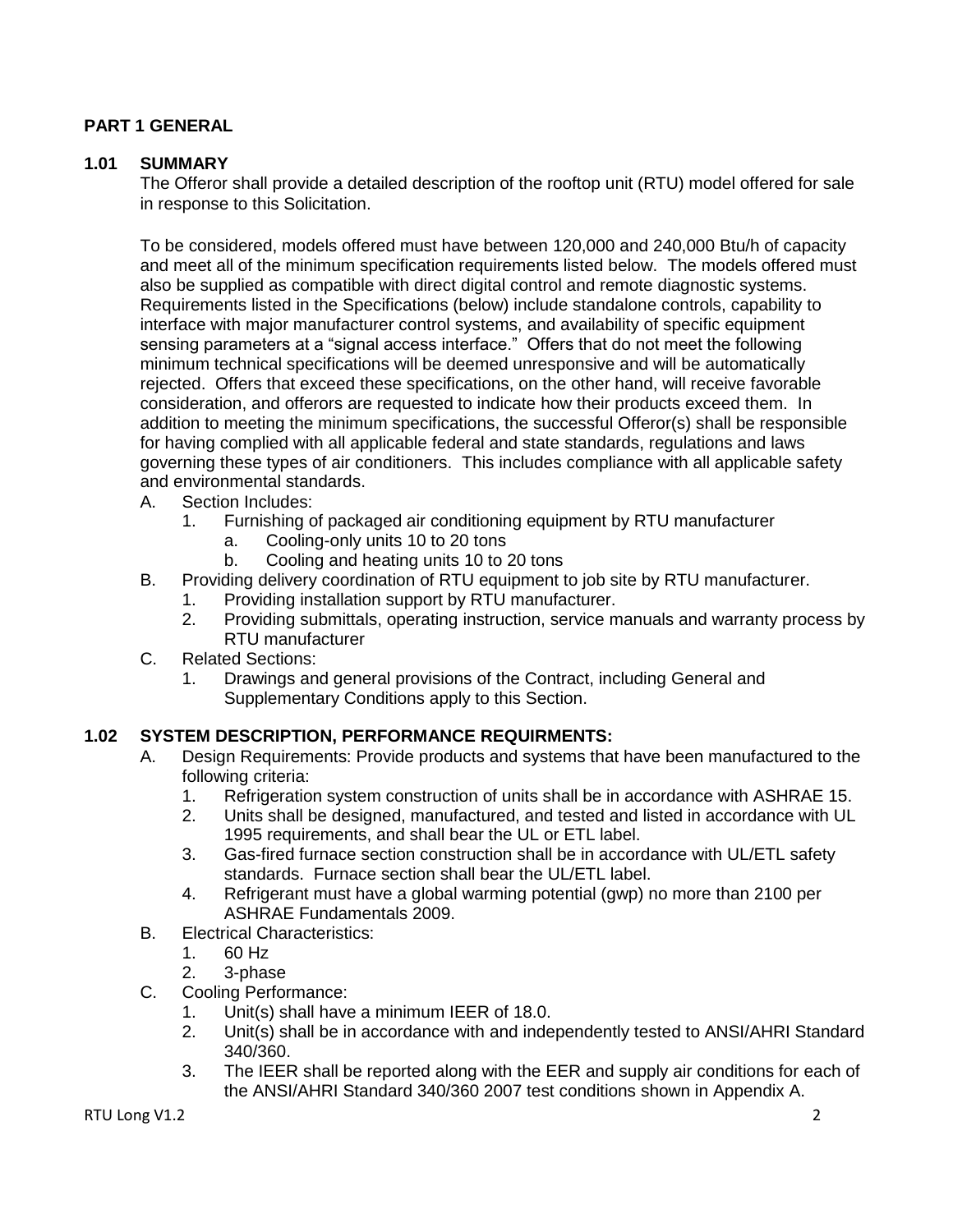- 4. DOE will conduct tests following the ANSI/AHRI Standard 340/360 with a 30% outdoor air ratio and test conditions shown in Appendix A.
- 5. As part of the DOE testing the supply fan will experience 0.7 in  $H_2O$  external static pressure at design conditions.
- 6. Testing will occur at the manufacturer's or a third-party facility approved by the DOE under observation by a DOE third party representative. Required performance metrics based on the testing will be calculated by a DOE third party representative.
- D. Heating performance:
	- 1. Gas Heating:
		- a. Efficiency:
			- 1) Units ≤ 225 kBtuh shall have a minimum AFUE of 80<br>2) Units > 225 kBtuh shall have a minimum thermal effic
			- 2) Units > 225 kBtuh shall have a minimum thermal efficiency of 80%
			- 3) Furnish gas heat units with electronic ignition
			- 4) Gas heat capacity options shall provide the following minimum temperature increase:
				- a) 10 Tons and Over: Low Heat: 25°F rise; High Heat: 50°F rise
			- 5) Gas Input Requirements:
				- a) Natural Gas Supply Pressure: 7 in. w.c. (1.7 kPa).
				- b) LPG/Propane Supply Pressure: 11 in. w.c. (2.7 kPa).
	- 2. Electric Heating:
		- a. Electric heat capacity options (minimum):
			- 1) 10 Tons and over: Low Heat: 25°F rise High Heat: 50°F rise
		- b. Electrical Requirements:
			- 1) Provide for single connection of power to unit.
- E. Fan performance:
	- 1. The supply air fan shall be tested and rated in accordance with ANSI/AMCA 210.
	- 2. Fan shall produce the ARI rated air-flow at 0.7 inches water column external static pressure (+/- 10%) without using the required motor service factor.
	- 3. Fan efficiency shall be a minimum of 60%.
	- 4. Fan shall be variable volume or multi-stage operation capability with, at minimum, a speed for heating mode, ventilation mode, and each stage of cooling.
	- 5. Fan motor shall be direct drive and meet NEMA premium efficiency for over 1 hp or an ECM for 1 hp and under.
- F. Economizer and Outdoor Air Damper:
	- 1. Unit(s) shall have differential economizing capability using either dry-bulb or enthalpy with a minimum condition lock out
	- 2. The economizing function will be capable of actuating from a set minimal outdoor air intake to 100% of ARI rated flow
	- 3. Outdoor air damper shall be able to fully close switching to 100% recirculation mode and maintain a leakage rate based on section 2.01 E 1 g.
- G. General:
	- 1. Unit(s) shall be a single package air-cooled DX mechanical cooling system with capacity between 120,000 to 240,000 Btu/h.
	- 2. Unit(s) shall be capable of discharging downward.
	- 3. The single package unit shall be a product of a firm regularly engaged in the manufacture of heating/cooling equipment.
	- 4. The manufacturer shall have parts and service available throughout the U.S and Canada.
	- 5. Unit(s) shall be shipped completely factory assembled, pre-charged, piped and wired internally ready for field connections.
	- 6. Unit(s) shall be 100% run tested by the manufacturer with a copy of the run test report on file at the manufacturing facility.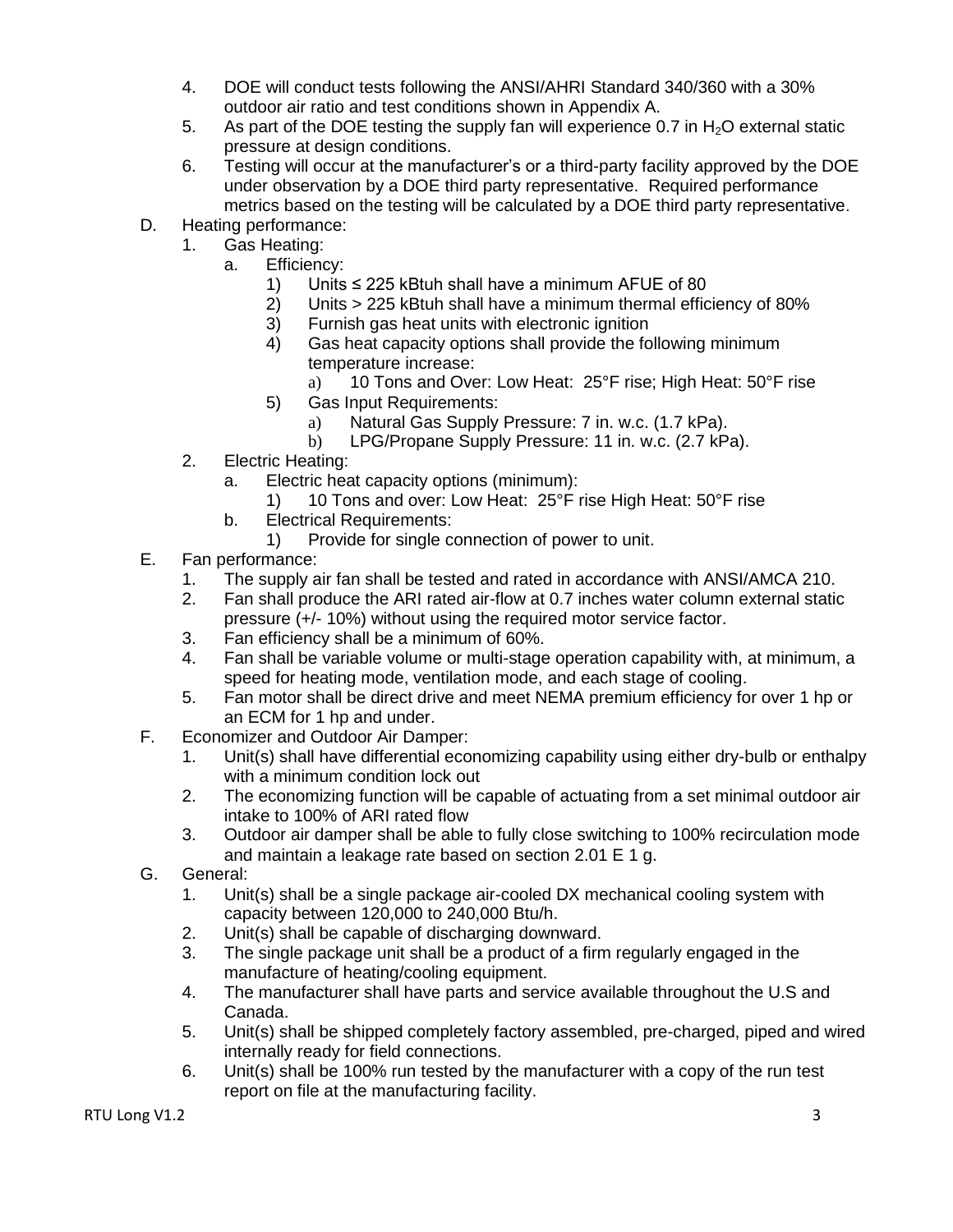# <span id="page-3-0"></span>**PART 2 PRODUCTS**

### <span id="page-3-1"></span>**2.01 PACKAGED ROOFTOP UNITS**

- A. General:
	- 1. Rooftop unit shall be specifically designed for outdoor application with a fully weatherproof cabinet, fully flashed on 4 sides, and shipped as one piece. (Roof curb can be shipped or supplied separately.)
- B. Manufacturer shall perform all of the following at the factory:
	- 1. Assemble units
	- 2. Wire and pipe units
	- 3. Install unit controller
	- 4. Run test units before shipping
- C. Information plates:<br>1. Outside Name
	- Outside Nameplate
		- a. Material shall be durable and weather resistant.
		- b. Located on outside of unit
		- c. Information on the nameplate shall contain:
			- 1) Name of manufacturer
			- 2) Model and serial number
	- 2. Unit shall have tags/decals showing lifting/rigging points, caution areas and refrigerant type.
	- 3. Information in control compartment:
		- a. Unit(s) shall have Installation and Maintenance manuals supplied with each unit in the control access section.
		- b. Unit(s) shall be provided with a durable and weather resistant Wiring Diagram mounted to the control compartment door.
- D. Plastic or rubber bushings or tooled openings to prevent wire abrasion wherever wiring runs through sheet metal
- E. RTU's to include the following equipment:
	- 1. Cabinet: Formed and reinforced insulated panels, hinged to allow access to internal parts and components, with joints between sections sealed.
		- a. Enclosure shall include anti-corrosion coating and shall be capable of withstanding ASTM B117 750 hour Salt Spray Test
		- b. Base rails:
			- 1) Full perimeter
			- 2) To have rigging holes for lifting
			- 3) Shall have forklift slots
		- c. Access Doors and Panels:
			- 1) Provide hinged access doors and removable panels to allow for removal, replacement or repair of all internal components. All doors and removable panels shall be gasketed.
			- 2) Include air/water seals for panels/doors separating conditioned from unconditioned air.
			- 3) Factory supplied latching handles
			- 4) Provide access to:
				- a) Economizer section
				- b) Filter section
				- c) Blower section
				- d) Compressors/control/heat section(s)
				- e) Condenser section
		- d. Condenser section access panel: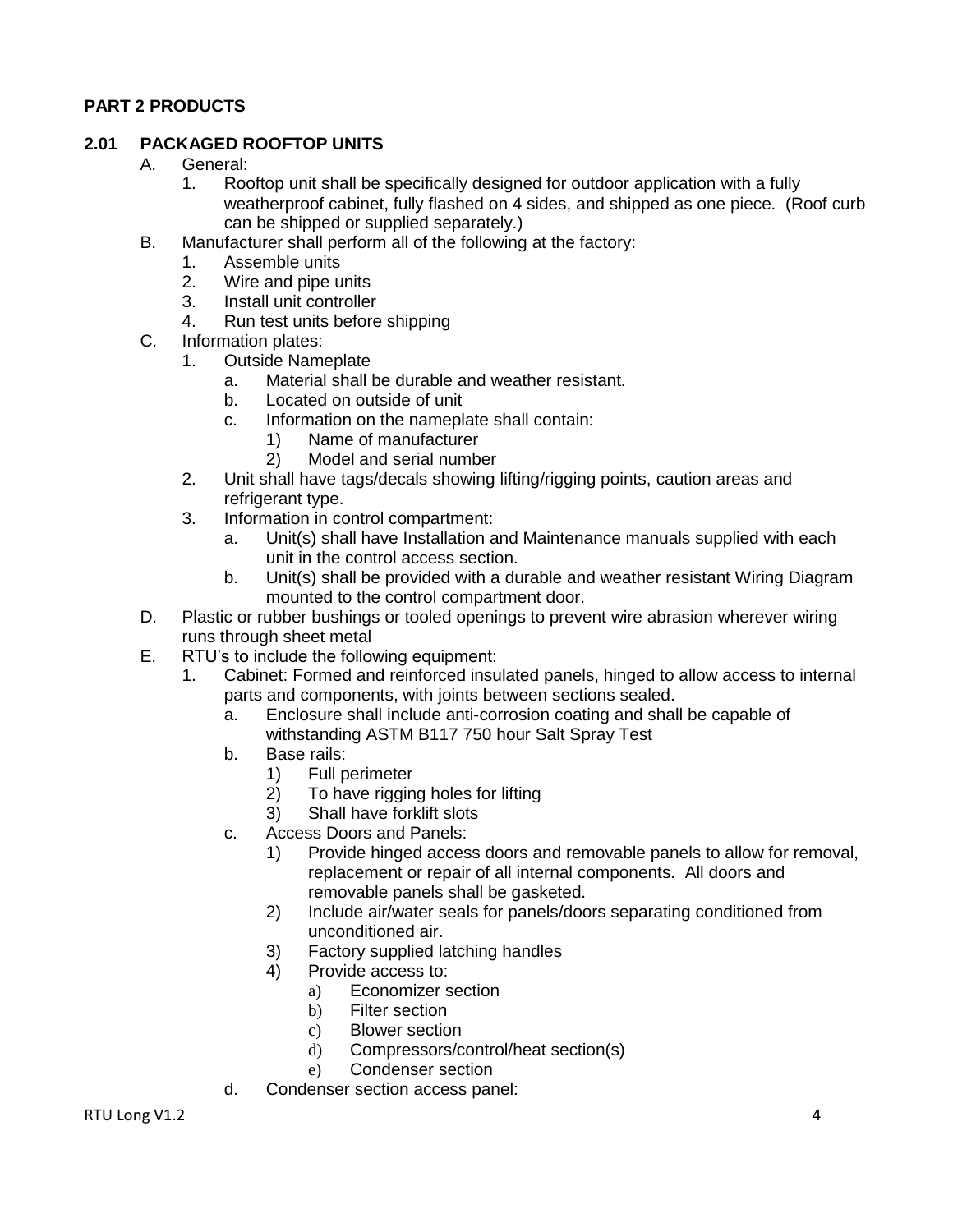- 1) One square foot minimum panel size
- e. Openings:
	- 1) Unit base access for electrical
	- 2) Horizontal access knockouts for electrical and double gas lines
	- 3) ½″ Raised edges around duct and power entry openings in the base pan
	- 4) Base pan:
		- a) Provide openings with nonmetallic grommets for the following:
			- (1) Unit power wiring.
			- (2) 120V convenience receptacle wiring.
			- (3) Low voltage network or external device wiring.
			- (4) Low voltage fire alarm wiring.
- f. Insulation:
	- 1) Cabinet shall be thermally and acoustically insulated.
	- 2) Unit base fully insulated to serve as air seal to the roof curb.
	- 3) All panels adjacent to conditioned air including the base shall be fully insulated with a minimum of R=1.0 (higher R value is preferred) fiberglass insulation to prevent condensation and minimize sound transmission.
	- 4) Door liners, top panels, divider panels and mullions shall be fully insulated to meet an R-value of 1.0 (higher R value is preferred).
	- 5) Casing Insulation and Adhesive: Comply with NFPA 90A.
- g. Outdoor- and Return-Air Mixing Dampers:
	- 1) Damper leakage rate no greater than the rate described in ASHRAE/IESNA 90.1 Table 6.4.3.4.4.
	- 2) Damper Motor: Direct-coupled, modulating with adjustable minimum position, plug-in connections.
	- 3) Gear driven preferred, use of rod and linkages is acceptable
	- 4) Outdoor Air Hood furnished with cleanable aluminum mesh outdoor air filters.
	- 5) Relief-Air Damper: Motorized (Direct coupled, gear driven preferred, use of rod and linkages is acceptable) or backdraft gravity (nonmotorized), as required by ASHRAE/IESNA 90.1, with bird screen and hood.
- h. Airstream Surfaces: Surfaces in contact with the air stream shall be protected against erosion and meet NFPA 90 flame retardance requirements (preferably interior panel, but foil faced cleanable insulation encapsulated with panel design or tape edges securing fit is acceptable).

### <span id="page-4-0"></span>**2.02 COOLING SYSTEM:**

- A. Operating range of  $0^{\circ}F 115^{\circ}F$  degrees F (-18 46 $^{\circ}C$ ) outdoor ambient conditions.
- B. Refrigerant Circuits:
	- 1. Each circuit shall have gauge port and connections on high and low pressure side in accessible locations.
	- 2. Refrigerant charging valves and connections shall be provided for each circuit.
- C. Refrigerant:
	- 1. Refrigerant shall not be an HCFC compound.
	- 2. Factory charged with refrigerant and oil
- D. Compressors:
	- 1. Intent is to not restrict technology employed, therefore type of compressor is not specified
	- 2. Safeties will be provided for the following:
		- a. Internal overcurrent and high-temperature protection
		- b. Internal pressure relief and high pressure (manual reset)
		- c. Internal pressure relief and high pressure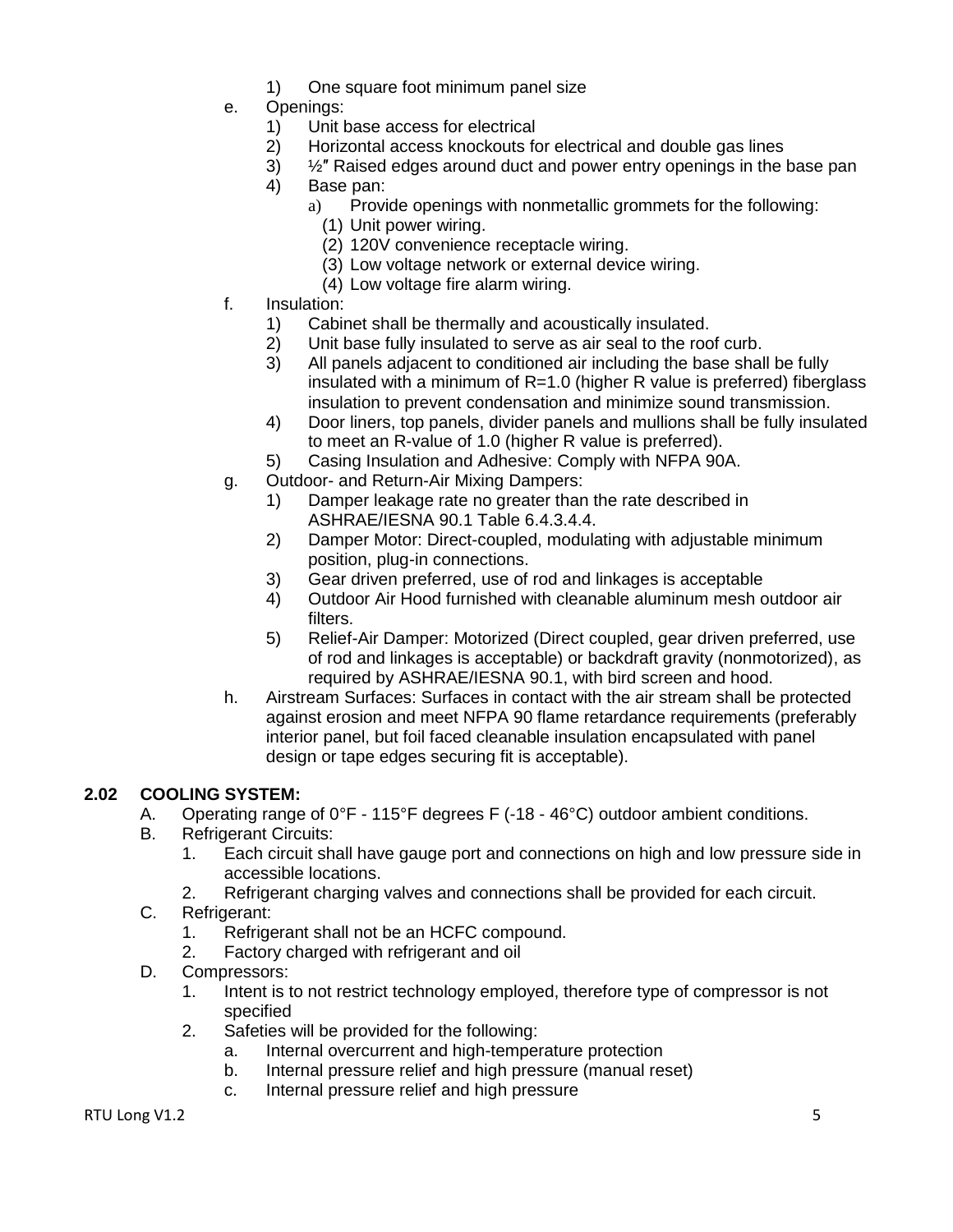- d. Low pressure (automatic reset)
- e. Low charge
- f. Overload protection
- g. Short cycle protection:
	- 1) To allow circuit pressure equalization prior to compressor start
	- 2) To allow minimum run time
- 3. Equip with vibration isolation
- 4. Crankcase heaters
- 5. Compressor(s) shall be easily accessible and removable without disassembling cabinet. Refrigerant piping is to be protected to not leak or be damaged during shipment or unit operation.
- E. Coil Construction:
	- 1. The evaporator coil and condenser coil shall be leak tested to 200 psig and pressure tested to a minimum 450 psig.
- F. Evaporator Coil:
	- 1. Intent is to not restrict technology employed, therefore type and construction of coil is not specified
- G. Condenser Coils:
	- 1. Intent is to not restrict technology employed, therefore type and construction of coil is not specified
- H. Condenser fan(s):
	- 1. Intent is to not restrict technology employed, therefore type of fan is not specified
	- 2. Fan(s) shall be statically balanced
	- 3. Fan(s) and motor(s) shall be suitable for outdoor installation
	- 4. Fan(s) shall have safety guard(s)
- I. Outdoor Coil Fan Motors:
	- 1. Thermal overload protection
	- 2. Totally enclosed
	- 3. Permanently lubricated bearings
- J. Condensate Drain Pan:
	- 1. Unit shall have a non-corroding condensate drain pan under evaporator coil pitched for proper drainage at any orientation on a <sup>1/s"</sup>/ft roof slope.

# <span id="page-5-0"></span>**2.03 HEATING SYSTEM:**

- A. Gas Furnace
	- 1. Description: Factory assembled, piped, and wired; complying with ANSI Z83.8 and NFPA 54.
		- a. Certified by and bearing label of ULC or CETLus
	- 2. Burners: Stainless steel
		- a. Fuel: Natural gas
		- b. Ignition: Electronically controlled hot-surface or direct spark igniter with flame sensor.
		- c. High-Altitude Model: For Project elevations more than 2000 feet (610 m) above sea level advise derated capacity
		- d. Heat-Exchanger: Aluminized steel or stainless steel.
	- 3. Power Vent: Integral, motorized centrifugal fan interlocked with gas valve.
	- 4. Gas Controls:
		- a. Gas Control Valve: Two-Stage or Modulating, indicate on submittal documents.
		- b. Gas Train: Single-body, regulated, , 24-V ac gas valve assembly with manual shutoff. (Pressure regulator to be factory or field installed.)
		- c. Gas valve delay
		- d. High temperature limit switches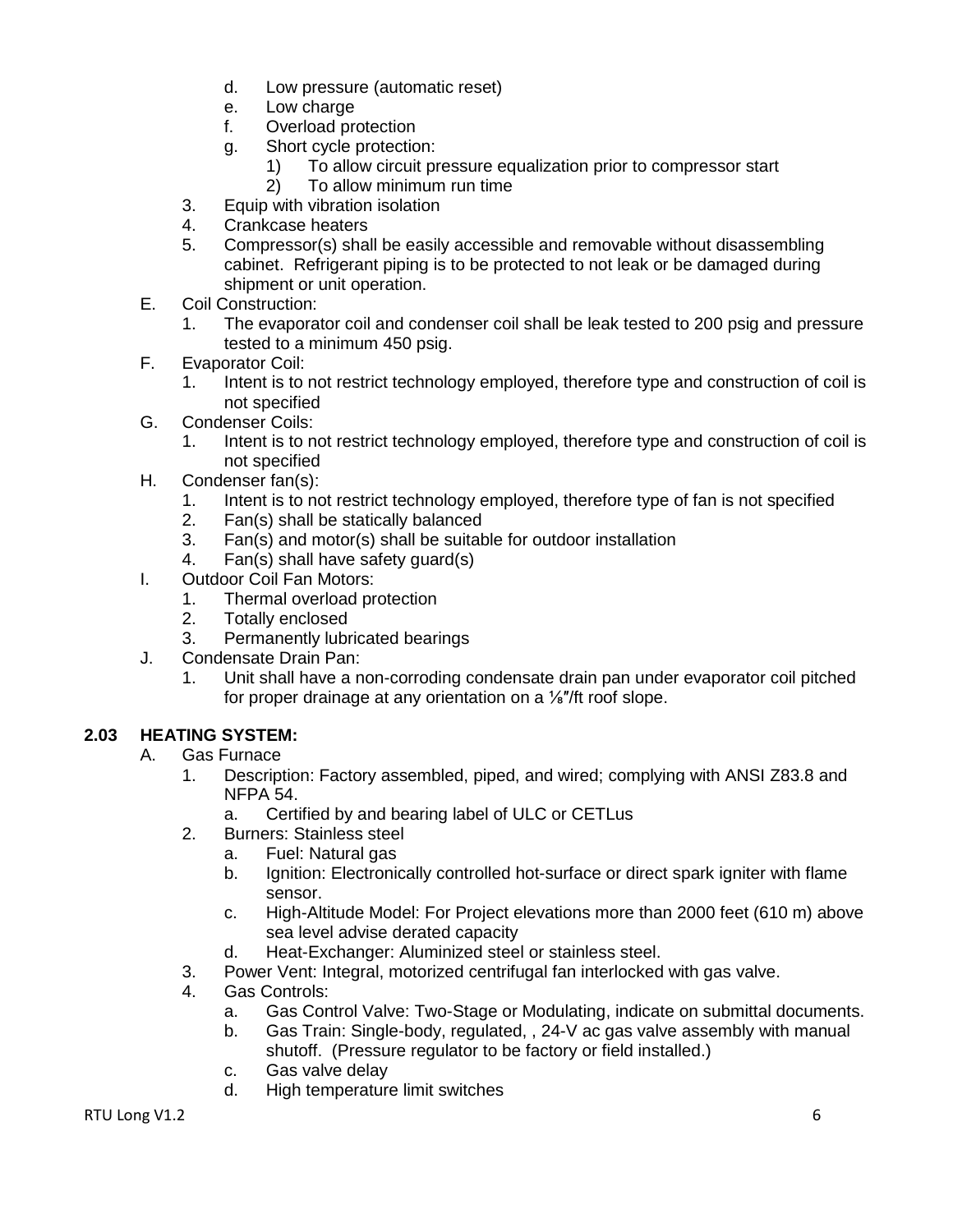- e. Electronic switch to lockout gas valve until combustion air flow is proven.
- B. Electric-Resistance Heating:
	- 1. All electric heat specified above 15-kW nominal heat shall have 2 stages.
	- 2. Electric heaters shall meet requirements of NEC, shall be listed by UL for zero clearance to combustible surfaces, and shall be wired for 208/3/60 or 460/3/60 as indicated on Drawings.
	- 3. Overtemperature Protection: Disk-type, automatically reset, thermal-cutout, safety device; serviceable through terminal box.
	- 4. Overcurrent Protection: Manual-reset thermal cutouts.
	- 5. Control Panel: Unit mounted with disconnecting means and overcurrent protection. Include the following controls:
		- a. Magnetic contactors, one (1) contactor per heating stage, must provide individual contactors for staging electric heat as required by the equipment schedule. All heaters rated above 15-kW shall have two stages.
		- b. Built-in fuses to be included for each heater circuit larger than 40 amps.
		- c. All contactors shall be wired to heating overcurrent device to allow for singlepoint power connection to the rooftop unit.
		- $d_{\cdot}$
	- 6. Internal wiring insulated for operating temperatures.

# <span id="page-6-0"></span>**2.04 INDOOR AIR QUALITY:**

- A. Air Filtration: Minimum arrestance according to ASHRAE 52.1, and a minimum efficiency reporting value (MERV) according to ASHRAE 52.2.
	- 1. 2-inch Minimum MERV 7, Factory-Installed for use during construction.
	- 2. 2-inch pleated Replacement Set: Minimum MERV 8.
- B. Filter compartment shall have a hinged, gasketed, access panel on one side of cabinet to allow for easy filter removal.
- C. Supply Air Blower:
	- 1. Intent is to not restrict technology employed, therefore type of fan is not specified.
	- 2. Fan(s), motor(s), and drive(s) shall be entirely self-contained.
	- 3. Each supply-air fan and motor shall be installed on an adjustable fan base.
	- 4. Fan(s) may be direct or belt drive.
	- 5. Motor:
		- a. Overload protected
		- b. Bearings shall be air-handling quality, heavy-duty grease or permanently lubricated ball type. Bearings shall be selected for a Basic Rating Life, (L10) of 100,000 hours at maximum operating speed and horsepower for each construction level
		- c. Ground and polished shafts
		- d. Motor mount base shall permit ease of changeover and belt tension adjustment (if applicable).
		- e. Blowers, drives and motors shall be balanced.
		- f. Shall be "NEMA premium" for motors 1 hp or greater.
		- g. Supply fan motors shall comply with NEMA MG 1

### <span id="page-6-1"></span>**2.05 CONTROLS AND DIAGNOSTICS:**

- A. Safety Control Operation:
	- 1. Smoke Detectors Connection:
		- a. Provide Smoke Detector terminals for connection to unit controller or a terminal strip in the electrical compartment for field wiring of the smoke detector(s) to the unit.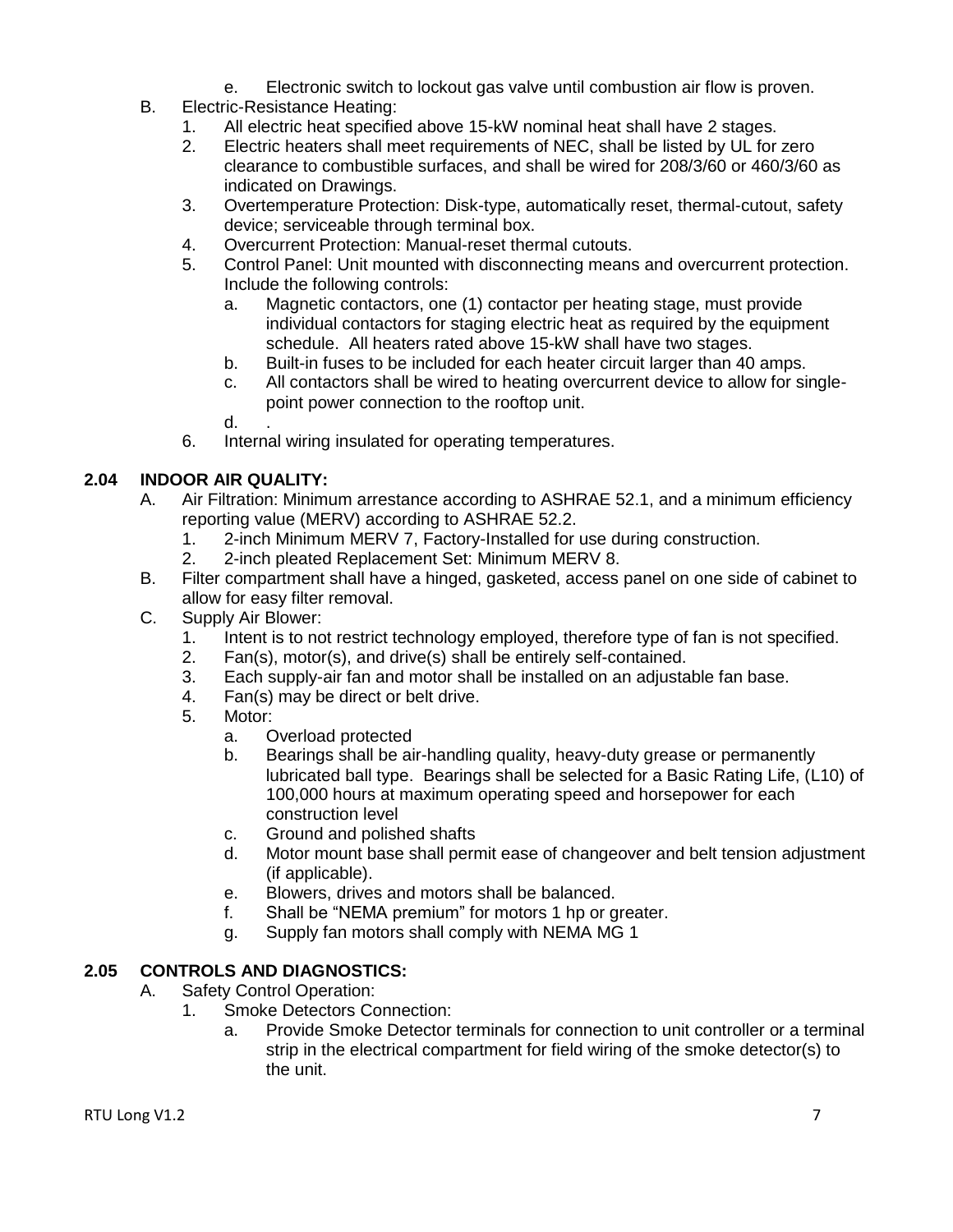- 2. Smoke Purge: RTU shall have the capability for an EMS, other network application, or external device to start supply fan, deactivate cooling and heating systems, open outside and relief dampers, close return dampers, and activate power exhaust fan(s).
- B. RTU shall have a stand-alone Direct Digital Control (DDC) based unit control system.
	- 1. DDC unit control system shall include all required, input/output boards, main microprocessor, software and operator interface for stand-alone operation and for communication with an external third-party device, network or EMS.
	- 2. The temperature sensors shall have an accuracy of  $\pm 1$  deg F, relative humidity sensors shall have an accuracy of  $±5\%$ , dew-point sensors shall have an accuracy of  $±1$  deg F, pressure transducers shall have an accuracy of  $±1\%$  FS and power measurements shall be ±5%.
	- 3. DDC unit control system shall perform all unit control functions including unit safeties and either zone sensor control mode or thermostat control mode
	- 4. All boards shall be individually replaceable for ease of service. All microprocessors, boards, and sensors shall be factory mounted and tested.
	- 5. The DDC controller shall be stand-alone, not dependent on communications with any on-site or remote master control panel when operating in either a zone sensor control or a thermostat control mode.
	- 6. DDC controller shall accept virtual thermostat inputs from an external BACnet third party device or network (e.g., an Energy Management System<sup>1</sup> (EMS)) when operating in zone space temperature control mode. DDC controller shall be capable of switching from external EMS (or other) control mode to zone sensor or thermostat or non-EMS-based zone sensor or thermostat control mode.
	- 7. DDC controller shall support full communication with external compatible third-party devices, networks, or EMS using standard BACnet open protocol, that is, the DDC controller shall have communication capability with an external BACnet compliant third-party device (e.g. an EMS) to read all sensor data and all signal and status information (damper signal, status of both supply and outdoor fans, status of compressor and any protection limits). If additional sensors are installed to support the diagnostic functions, those sensor values also shall be readable from the external BACnet compliant third-party device or network (e.g. an EMS). In addition, the controller shall allow for reading the fault codes and messages.
- C. The microprocessor memory shall be protected from voltage fluctuations and power failures. All factory and user set control points, control algorithms and schedules shall be maintained in nonvolatile memory. No settings shall be lost, even during extended power shutdowns.
	- 1. Compressor protections and delays shall be no greater than the following:
		- a. Minimum On time of 120 seconds
		- b. Minimum Off time of 300 seconds
	- 2. Minimum outside air damper position setpoint used during occupied periods if network communications are lost.
- D. The user interface shall consist of a keypad/display device with characters of a size and font that is clearly visible for service personnel on a rooftop. Password protection from changes to writable properties by unauthorized personnel shall be one easily remembered default that is the same for all RTU's. Read only properties shall be available without

 $\overline{\phantom{a}}$ 

<sup>1.</sup> Some EMS systems are also referred to as Energy Management and Control Systems or Building Automation Systems.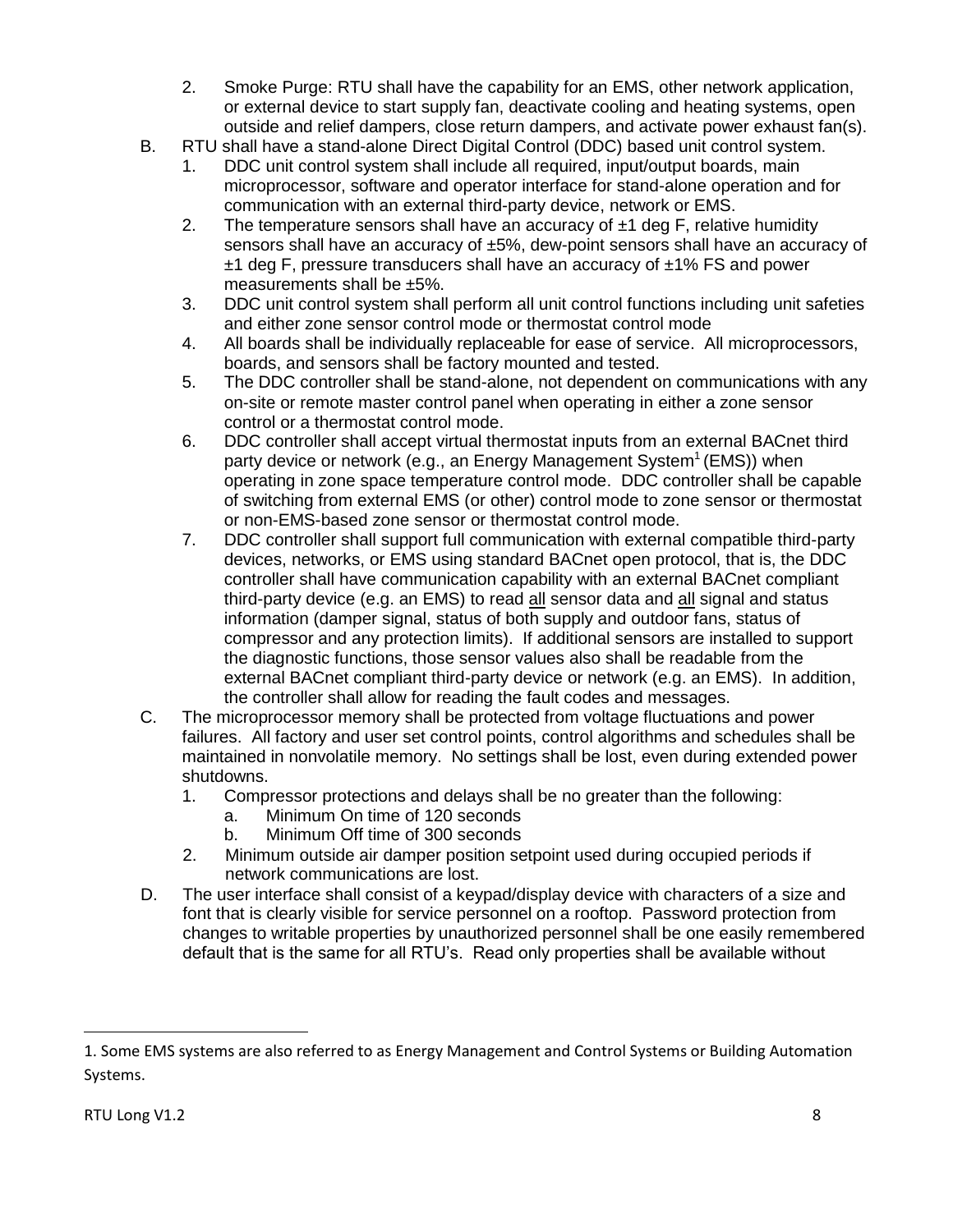password requirements. The service technician shall be able to scroll though to read the sensor values and fault codes and messages. In addition to the diagnostic fault codes and messages, it shall provide possible cause(s) for each fault condition.

- E. BACnet Communications:
	- 1. A BACnet communications port shall be provided for direct communication to an external third-party network compliant with the BACnet protocol.
	- 2. All BACnet features shall be implemented per the latest version of the ANSI/ASHRAE 135 industry recognized BACnet standard.
	- 3. Dip switches or digital display shall be available for setting MAC addresses on individual RTUs in the field.
	- 4. Dip switches or keypad display shall be capable of setting a unique BACnet Device Instance on each RTU in the field.
	- 5. BACnet communications hardware and software shall be configured and available when the RTU arrives from the factory with no additional software, hardware, or peripheral (e.g., laptop computer) device connections required to initiate communication between RTU and external third-party network or device (e.g., an EMS).
	- 6. All required BACnet objects and properties shall be open protocol, non-proprietary type.
	- 7. BACnet implementation shall include (but not be limited to) the following features to assure satisfactory communication speed:
		- a. BAUD rate shall be BACnet MS/TP 76800 BPS or faster.
		- b. ReadPropertyMultiple service for accessing more than one data point per request message in addition to the ReadProperty service.
		- c. WritePropertyMultiple service for changing more than one data point per request message in addition to the WriteProperty service.
		- d. BACnet MS/TP implementations shall provide the ability to adjust the Max Masters property of the Device Object through BACnet network communications interface.
		- e. BACnet MS/TP implementations shall not respond with BACnet Reply Postponed frames to all Confirmed Service Requests.
- F. The DDC unit control system shall have the ability to communicate with an external thirdparty network or device through a direct wired BACnet communication connection. Multiple units shall communicate on the BACnet communication network. The RTU DDC unit shall enable such external third-party devices to both read and write to properties of the following BACnet objects on the individual rooftop DDC unit controllers:
	- 1. BACnet Binary Inputs Objects:
		- a. Supply Fan (G) Start/stop the supply fan.
		- b. Cool 1 (Y1) Start/stop first stage cooling.
		- c. Cool 2 (Y2): Start/stop second stage cooling. Cool stages shall directly follow these control inputs.
		- d. Cool 3 (Y3): Start/stop third stage cooling on units with three stages. Cool stages shall directly follow these control inputs. Third stage may be defined by combinations of Y1 and Y2.
		- e. Heat 1 (W1) Start/stop first stage heating.
		- f. Heat 2 (W2): Start/stop second stage heating.
		- g. Smoke Alarm: Controller shall allow external BACnet systems (such as EMS) to monitor this BACnet binary input object for alarm purposes.
		- h. Diagnostic Alarm: Controller shall allow external BACnet systems (such as EMS) to monitor this BACnet binary input object for alarm purposes.
		- i. Compressor On/Off Status: Controller shall allow external BACnet systems (such as EMS) to monitor the binary input.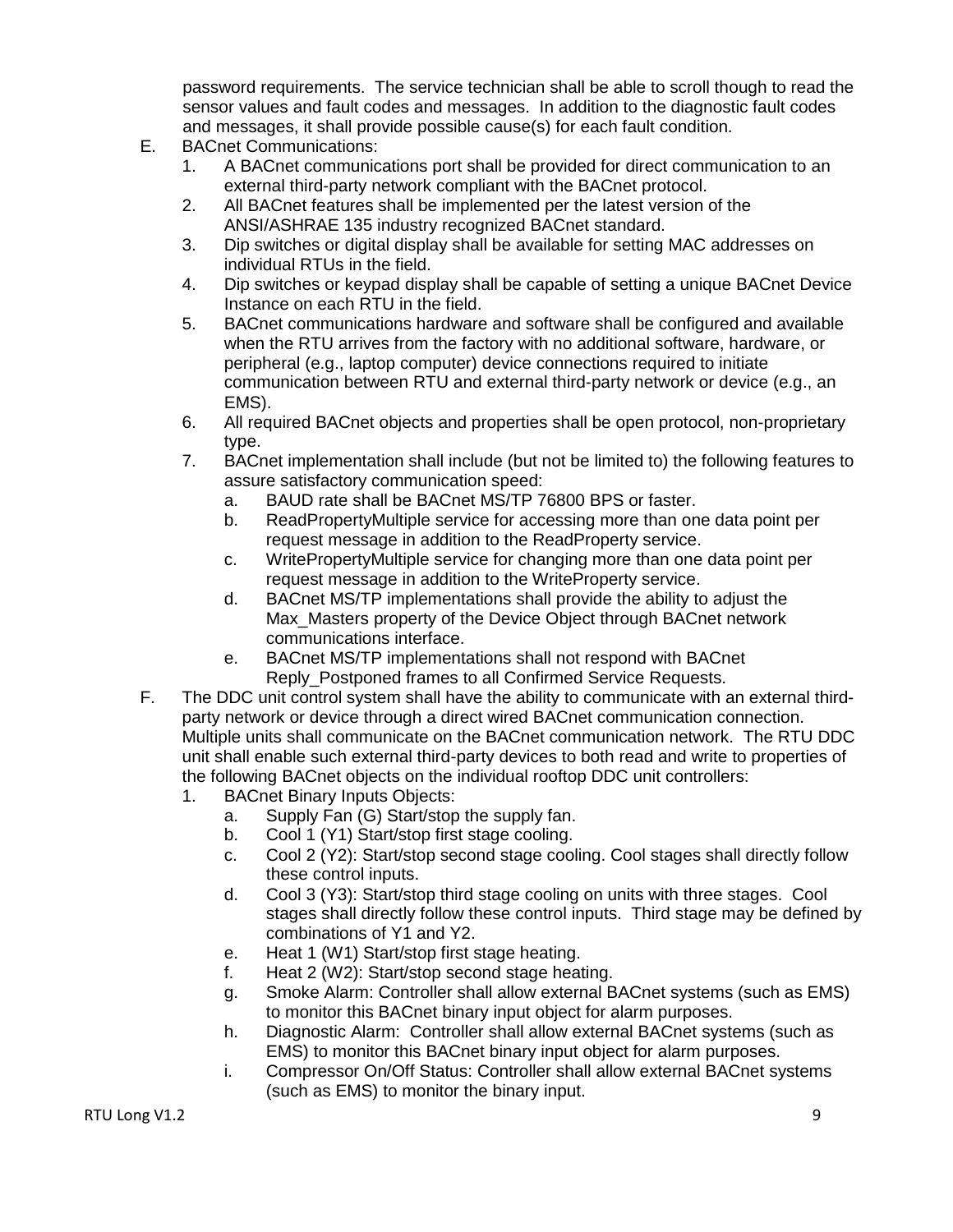- j. Indoor Fan Status: Controller shall allow external BACnet systems (such as EMS) to monitor this binary input.
- k. Outdoor Fan Status: Controller shall allow external BACnet systems (such as EMS) to monitor this binary input.
- 2. BACnet Analog Input Objects:
	- a. Zone Temperature Analog Input. EMS shall monitor and use this value to provide thermostat type staging of RTU heating and cooling.
	- b. Discharge Air Temperature Analog Input EMS shall monitor.
	- c. Return Air Temperature Analog Input for monitoring thru EMS.
	- d. Zone Relative Humidity Analog Input On units with a field mounted zone humidity sensor, EMS shall monitor and provide dehumidification control.
	- e. Carbon Dioxide (CO<sub>2</sub>) Analog Input On units with a field-mounted zone  $CO<sub>2</sub>$ sensor, EMS shall monitor and vary the OA damper for demand controlled ventilation.
	- f. Energy Recovery Ventilator (ERV) Temperature Analog Input On units with ERV, EMS shall monitor.
	- g. If any additional sensors are installed to support diagnostics, all those sensor values shall be available as BACnet objects for EMS to monitor.
- 3. Commandable BACnet Analog Output Objects:
	- a. Outside Air Damper Actuator: The EMS shall write to this output at priority level 9 to achieve direct control of the outside air damper position (overriding the DDC unit controller's ability to control the damper). If damper control resides on an auxiliary control board other than the main processor, the physical analog output of the auxiliary board shall also be directly under EMS control through the same BACnet object.
- 4. Commandable BACnet Binary Outputs:
	- a. Power Exhaust 1 Units with economizer shall have this output which the EMS shall write to at priority level 9 when exhaust is required.
	- b. Energy Recovery Ventilator Units with ERV shall have output which the EMS shall write to at priority level 9 when ERV is required..
- 5. All fault codes shall be presented to the EMS as BACnet multi-state value object. The state text property shall be implemented and contain English language descriptions of the associated fault codes.
- 6. Alarm/Alert Information
	- a. Current alarms and alerts (if these are different from diagnostic information above) shall be presented to the EMS as BACnet multi-state value object. The optional state text property shall be implemented and contain English language descriptions of the associated alarms and alerts.
- 7. Remote Alarm Reset
	- a. A commandable BACnet value object shall be available which allows reset of RTU lockouts to be performed over the EMS network. If conditions which caused the lockout still exist, RTU shall again lock out operations. Local alarm reset at the unit shall also be available. After clearing an alarm by setting the present value to "true", the priority array entry used to clear the alarm shall be reset to "auto" by the DDC unit controller so clearing alarms can be done again at any priority (this guarantees local clearing abilities at the unit after remote clearing). Relinquish default property of this object shall equal "false".
- 8. The present value property of all BACnet Binary Inputs shall be writable when the object's "out of service" property has been set to true by the EMS.
- 9. DDC unit controller shall support the BACnet Time Synchronization service. EMS will automatically set the unit controllers time properties for scheduling purposes.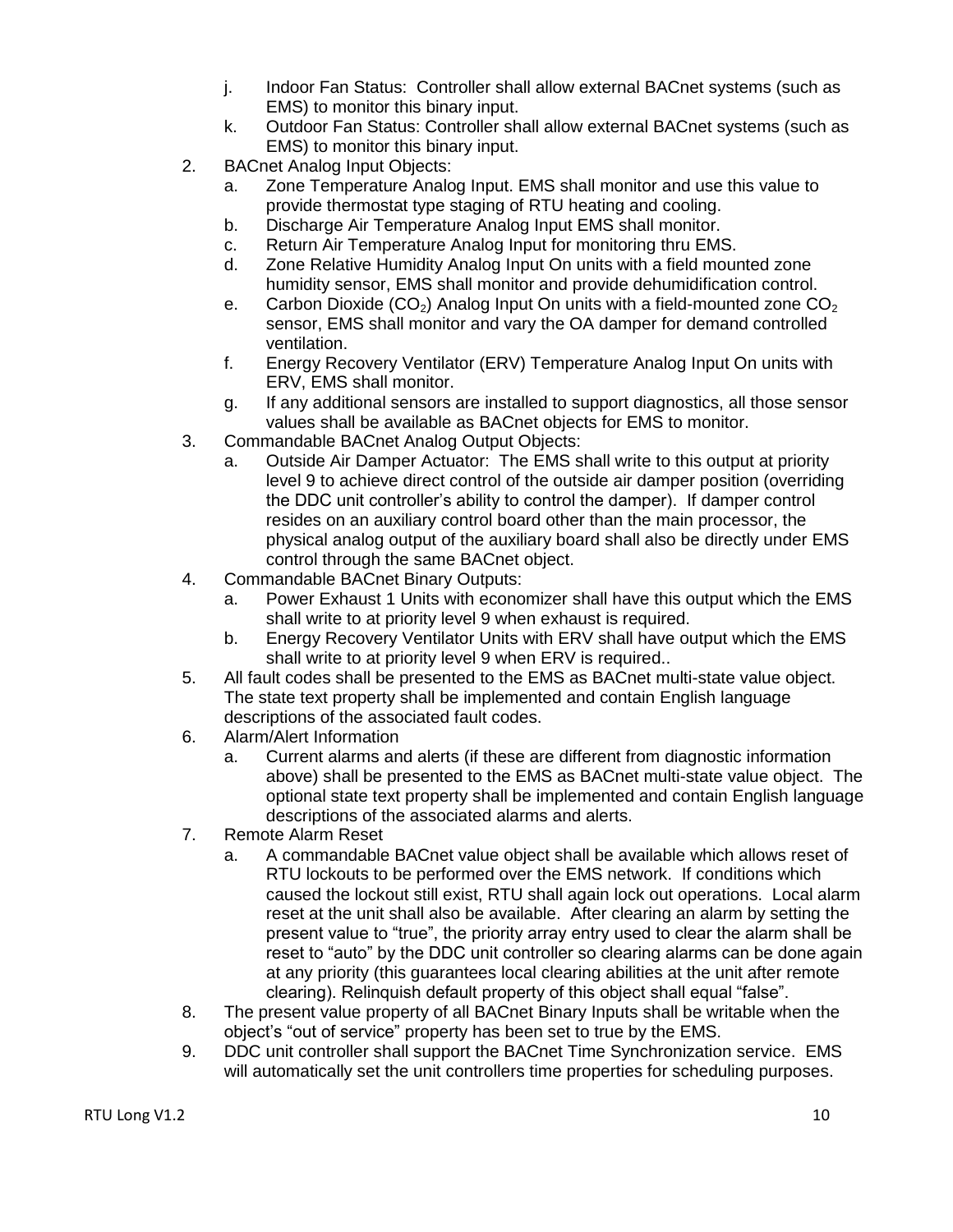- 10. Watchdog Timer (Heartbeat): DDC controller shall accept a watchdog timer signal from EMS network building controller into a BACnet analog value object. EMS will write the value of 300 every 90 seconds at priority level 9. This present value shall be reduced by 1 (at priority level 9) each second by the DDC controller until it reaches zero. If DDC controller's watchdog timer counts down to zero, the DDC controller shall know that EMS network communication has been lost.
- 11. On all commandable BACnet objects, the DDC unit controller shall write to the present value property at any priority level higher than 9, preferably 16. Normal EMS control shall override the DDC unit controller at the command priority level 9. Manual EMS control shall write at command priority level 8.
- 12. If EMS network communications fail (indicated through the watchdog timer), the DDC unit controller shall assume command in the zone temperature control mode, overriding control of all commandable objects at priority level 8 and 9 from the noncommunicating EMS. When communications is restored and the watchdog timer is restored, the controller shall automatically switch back to thermostat control mode. Priority levels less than 8 (manual life safety, automatic life safety, etc) shall not be overridden after communications loss.
- G. RTU controls shall have an available power source to supply loop power through the following optional field installed sensors and back to the associated analog inputs:
	- 1. One Relative Humidity sensor at:
		- a. 18-30 VDC
			- b. 1 VA maximum power
	- 2. One  $CO<sub>2</sub>$  sensor at:
		- a. 18-30 VDC
		- b. 3 VA maximum power
- H. RTU manufacturer shall provide discharge air temperature (DAT), outdoor air temperature, return air temperature (RAT) and humidity sensors wired to DDC unit controller inputs and presented to the external third-party device or network (e.g., an EMS) as BACnet Analog inputs. DAT sensor shall be mounted downstream of the coil, fan and heat source and measure a well mixed air stream. RAT sensor shall be mounted in direct line of sight from the return air duct to the lowest visible spot on the cooling coil. RAT sensor shall not be subjected to air from the OA damper or OA pulled backwards through a closed relief air damper.
- I. In the event of a zone temperature sensor failure (open-circuit, short-circuit, or otherwise defined to have failed by RTU manufacturer), the DDC unit controller shall switch to return air temperature as the control input in zone temperature control mode. The zone temperature sensor failure code shall be set, so an external third-party device or network (e.g., an EMS) can read the code and issue an alarm. This condition, along with the provision to operate the RTU in zone temperature control mode when network communication fails, shall enable units shipped from the factory to condition the space upon startup (before the zone sensor and external third-party devices or network (e.g., EMS) are installed).
- J. DDC unit controller must support enthalpy economizer controls.
- K. DDC unit controller in zone temperature control mode shall provide the following economizer control based on outside air temperature when EMS network communications are lost:
	- 1. Low OA temp lockout  $= 35$  deg F
	- 2. High OA temp lockout  $= 65$  deg F
	- 3. DDC controller shall support integrated economizer operation, i.e., the unit shall be able to economize while also providing mechanical cooling, if economizer can't fully satisfy the zone cooling load.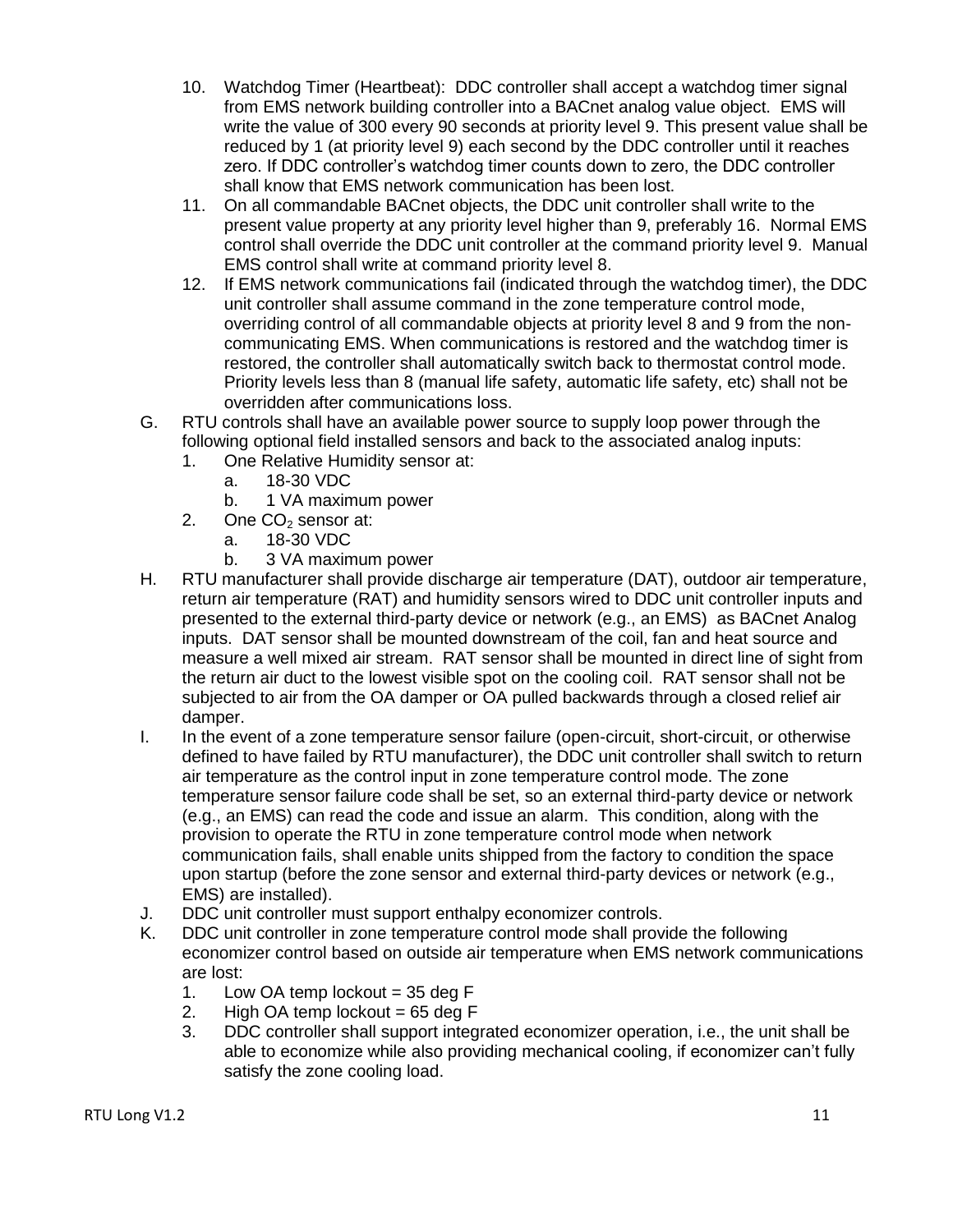- 4. If economizer is available, and the zone is in the cooling mode, and no compressors are running, the OA damper shall modulate to supply discharge air temperature control (setpoint  $= 55$  deg F).
- 5. If economizer is available and any compressor is running, the OA damper shall be fully (100%) open.
- 6. If economizer is not available, the OA damper shall be at Minimum Position during occupied times and fully closed during unoccupied times
- L. DDC unit controller shall provide a service test mode. This operating mode shall allow a service contractor to force RTU into cool, heat, economizer, fan, dehumidification for local troubleshooting control and for independent testing and verification of the unit in the field during start-up commissioning. A BACnet Binary Value object shall indicate to the EMS when the unit is in service test mode.
- M. Communication from unit controller to an external device or network shall use BACnet MS/TP (Master-Slave/Token-Passing) or BACnet/IP**.**
- N. All operational capabilities described in previous sections A-M shall be automatically executed at equipment start-up to ensure proper operation and assist in commissioning.

# <span id="page-11-0"></span>**2.06 ELECTRICAL:**

- A. Single point connection:
	- 1. Provide for single connection of power to unit with non-fused disconnect accessible from outside unit and control-circuit transformer with built-in overcurrent protection.
	- 2. Electrical power at unit shall be either 208, 460 or 575 volt, three phase, 60 hertz as indicated on Drawings. Provide a 208, 460 or 575 volt to 24 volt transformer (as dictated by unit operating voltage) for integral control of adequate capacity for control wiring and EMS..
	- 3. Electrical components shall have ETL or UL label where applicable and shall be identified with printed labels.
- B. Circuit Breakers:
	- 1. Factory wired and mounted
	- 2. Current sensitive
	- 3. Temperature activated
	- 4. Manual reset
	- 5. Only one voltage shall be controlled through the contacts of any particular relay
	- 6. GFCI receptacles:
	- 7. Provide a 120 volt, 2-receptacle GFI outlet at the electrical penetration.
	- 8. The outlet shall be factory-provided with a separate disconnect switch and powered from the line side of the main unit disconnect switch.
	- 9. Provide label near GFI outlet stating "WARNING: Circuit feeding GFI receptacle is energized when unit disconnect is in OFF position"
- C. All relays, timers, contactors to be located in one compartment
- D. Electric heat contactors located in electric heat compartment, if selected
- E. Wiring:
	- 1. Wiring shall be color-coded or numbered and consistent throughout the unit.
	- 2. If a wire numbering system is utilized, the numbers shall be located between one and two inches from both ends of each wire.
	- 3. Wiring shall comply with NEC requirements and with local applicable codes.
	- 4. Terminal blocks shall be provided for power wiring and external control wiring.
	- 5. Use wire ties to keep wires grouped together
	- 6. Orient components such that adequate clearance will remain after common replacement parts are installed.
	- 7. Wiring, including control wiring, shall have insulation rated at 600 volts.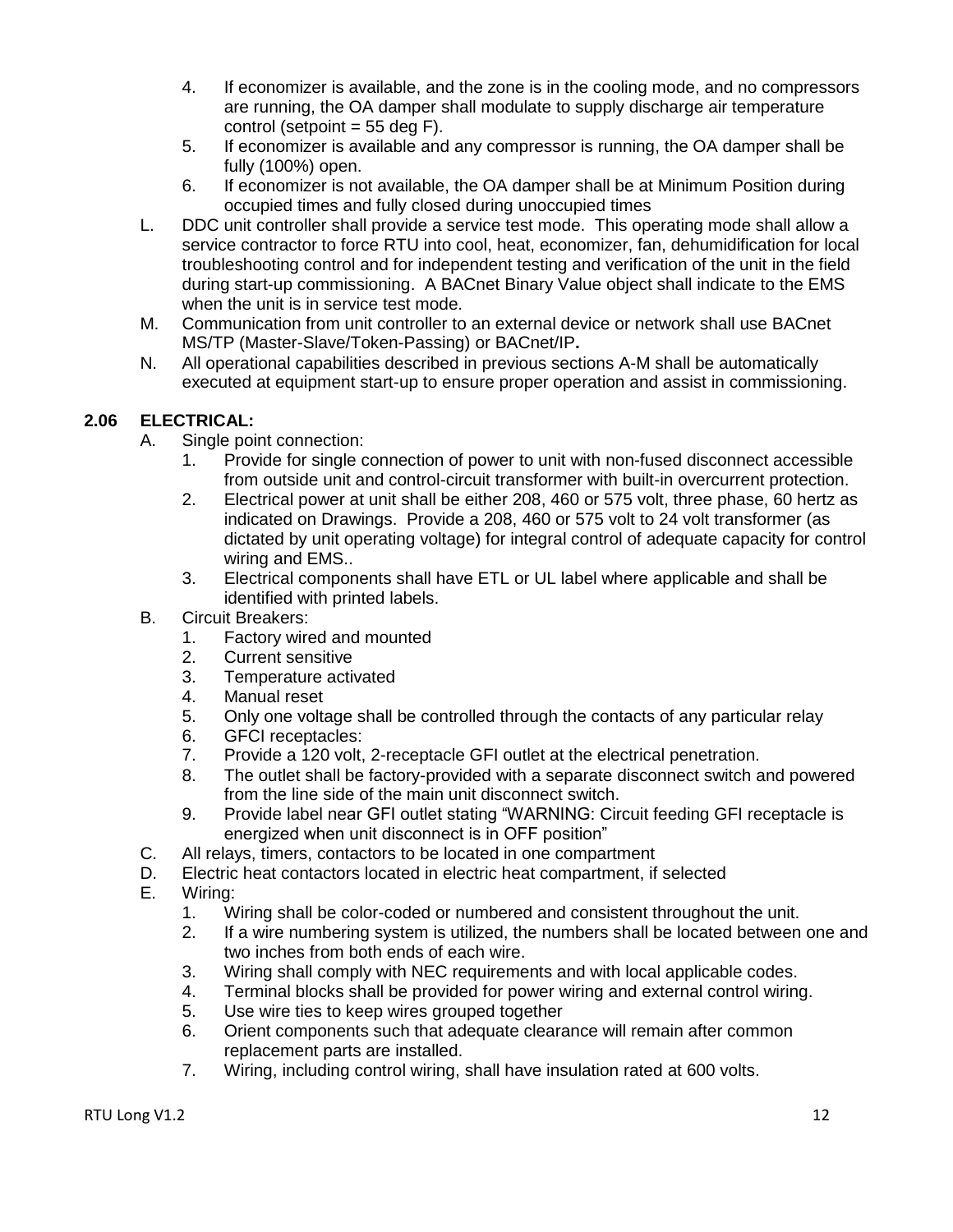- 8. Sheet metal knockouts used for wiring shall have nonmetallic grommets installed to protect wire insulation from abrasion.
- 9. If a terminal board is located in another compartment for field terminations, the control systems communication conductors to the transition board shall be in a shielded cable.
- F. Provide a laminated wiring diagram attached to the inside of the compartment door that contains the following:
	- 1. The ladder schematic shall read left to right, top to bottom. The diagram shall accurately reflect the wire numbers or colors used throughout the unit, and shall have a picture of the physical layout of the electrical system of the unit including the unit components and the wiring between them.
	- 2. Display a fully explained, legible, legend at the bottom.
	- 3. Provide a diagram of the actual component locations (Acceptable location of layout is in the Installation Manual)
	- 4. The name of each component inside the compartment shall be labeled on the panel adjacent to it with a sturdy plastic label.
	- 5. Components shall have labels matching wiring diagram.
- G. Motor control for supply fan motors, each compressor, and each condenser fan motor shall have an ETL or UL label. Provide motors with overload protection in each phase. Separately protect each phase against overcurrent.
- H. Motors:
	- 1. Electrical motors and starter shall comply with AIEE, NEMA, and this specification.
	- 2. Design motors for supply voltages indicated, sized to develop required brake horsepower and operate satisfactorily with a voltage variation of  $\pm$  10%. Dynamically balance motors and hold to commercial tolerances.
	- 3. Except for fractional motors, fan motors shall be high efficiency type.
	- 4. Select motors for satisfactory operation without failure when ambient temperature reaches (104°F) for a period of 2-hours or more.
	- 5. Provide squirrel-cage type motors, drip-proof enclosure, constant speed, across-the-line normal torque designed for quiet operation. Motor shall operate at proper full load and speed continuously without excessive heating in any part. Size at minimum 115 percent service factor.
	- 6. Wind motors 1hp and larger for 3-phase, 60 hertz current unless shown otherwise on Drawings.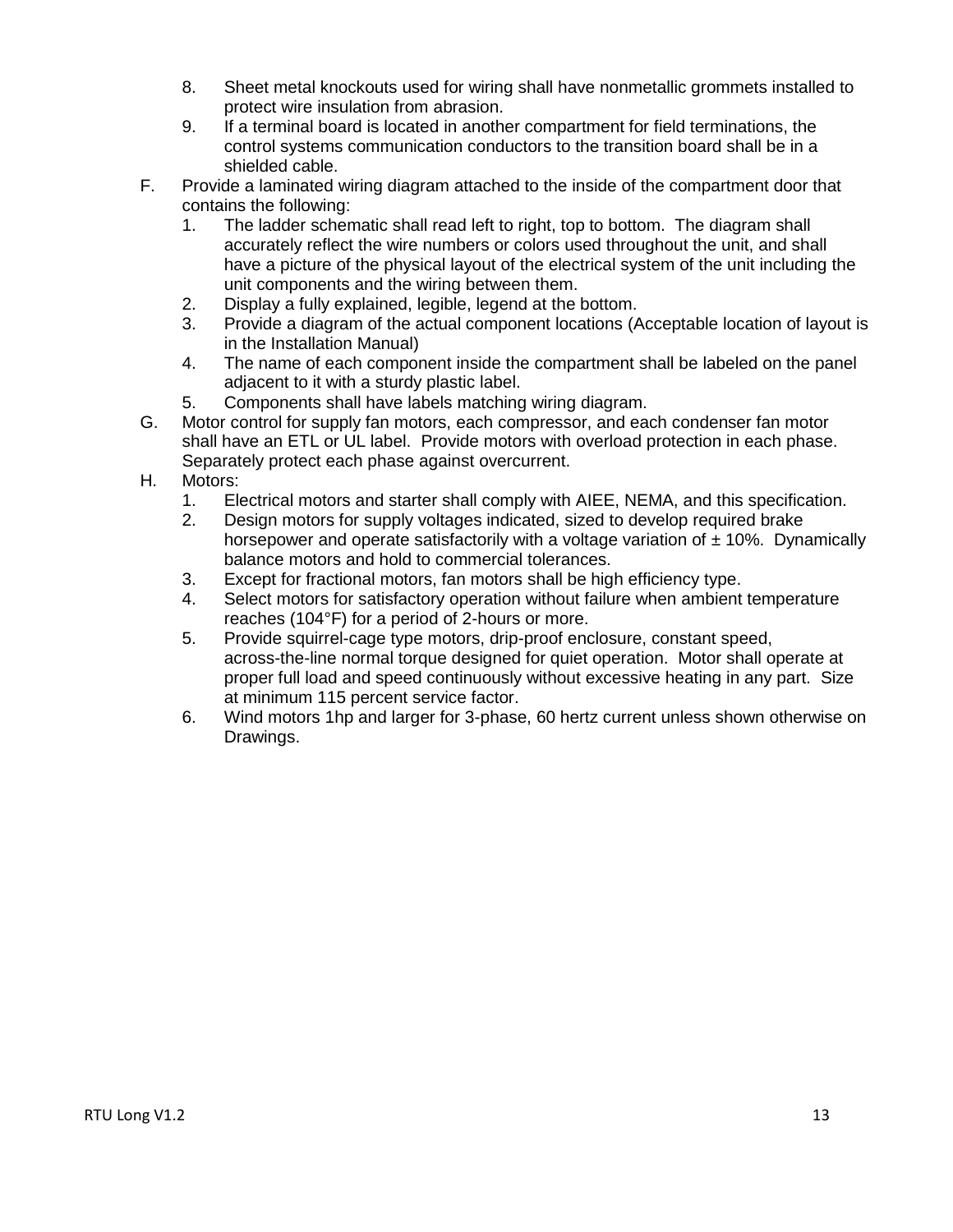# <span id="page-13-0"></span>**APPENDIX A: SUMMARY OF PERFORMANCE METRIC TEST PROCEDURES**

| <b>Test Conditions<sup>1</sup></b>                            | <b>OUTDOOR SECTION:</b><br><b>Air Entering</b><br>(Condenser Coil) |                  | <b>Return Air</b> |                 | <b>OA</b><br><b>Ratio</b> | <b>INDOOR SECTION:</b><br><b>Air Entering</b><br>(Evaporator Coil) |                 |
|---------------------------------------------------------------|--------------------------------------------------------------------|------------------|-------------------|-----------------|---------------------------|--------------------------------------------------------------------|-----------------|
|                                                               | Dry-Bulb                                                           | <b>Wet-Bulb</b>  | Dry-Bulb          | <b>Wet-Bulb</b> |                           | Dry-Bulb                                                           | <b>Wet-Bulb</b> |
| IEER 100% <sup>2,3</sup>                                      | $95^{\circ}$ F                                                     | $75^{\circ}$ F   | $80^{\circ}$ F    | $67^{\circ}F$   | 0%                        | 80°F                                                               | $67^{\circ}F$   |
| IEER 75% <sup>2,4</sup>                                       | $81.5^{\circ}$ F                                                   | 66.3°F           |                   |                 |                           |                                                                    |                 |
| IEER 50% <sup>2,4</sup>                                       | $68.0^{\circ}$ F                                                   | $57.5^{\circ}$ F |                   |                 |                           |                                                                    |                 |
| IEER 25% <sup>2,4</sup>                                       | $65^{\circ}$ F                                                     | 52.8°F           |                   |                 |                           |                                                                    |                 |
|                                                               |                                                                    |                  |                   |                 |                           |                                                                    |                 |
| Low Temp Cooling<br>Condition <sup>2,4</sup>                  | $67^{\circ}$ F                                                     | $57^{\circ}F$    | <b>NA</b>         | <b>NA</b>       | 100%                      | $67^{\circ}F$                                                      | $57^{\circ}$ F  |
| Max Operating<br>Condition <sup>2,4</sup>                     | $115^{\circ}$ F                                                    | $75^{\circ}$ F   | $80^{\circ}$ F    | $67^{\circ}$ F  | 0%                        | $80^{\circ}$ F                                                     | $67^{\circ}$ F  |
| Condensate<br>Disposal <sup>2,4</sup>                         | $80^{\circ}$ F                                                     | $75^{\circ}$ F   | <b>NA</b>         | <b>NA</b>       | 100%                      | $80^{\circ}$ F                                                     | $75^{\circ}F$   |
|                                                               |                                                                    |                  |                   |                 |                           |                                                                    |                 |
| Hot-Dry Annual<br>Average Condition <sup>3,4,5</sup>          | $90^{\circ}$ F                                                     | $64^{\circ}F$    | $78^{\circ}$ F    | $64^{\circ}F$   | 30%                       | $82^{\circ}$ F                                                     | $64^{\circ}F$   |
|                                                               |                                                                    |                  |                   |                 |                           |                                                                    |                 |
| <b>Hot-Humid Annual</b><br>Average Condition <sup>3,4,5</sup> | $80^{\circ}$ F                                                     | $77^{\circ}$ F   | $80^{\circ}$ F    | $67^{\circ}$ F  | 30%                       | $80^{\circ}$ F                                                     | $70^{\circ}$ F  |

#### **Table 1. Summary of performance metric test procedures**

#### **Notes**

1. All tests shall operate the unit against  $0.7 H<sub>2</sub>O$  of external static

2. Based on ANSI/AHRI Standard 340/360 2007

3. Indoor-coil airflow rate not to exceed 37.5 SCFM per 1000 Btu/h of rated capacity

4. Airflow rate should be adjusted to maintain or try to maintain the "IEER 100%" test condition measured leaving air dry-bulb temperature

5. Operate all refrigeration circuits at maximum capacity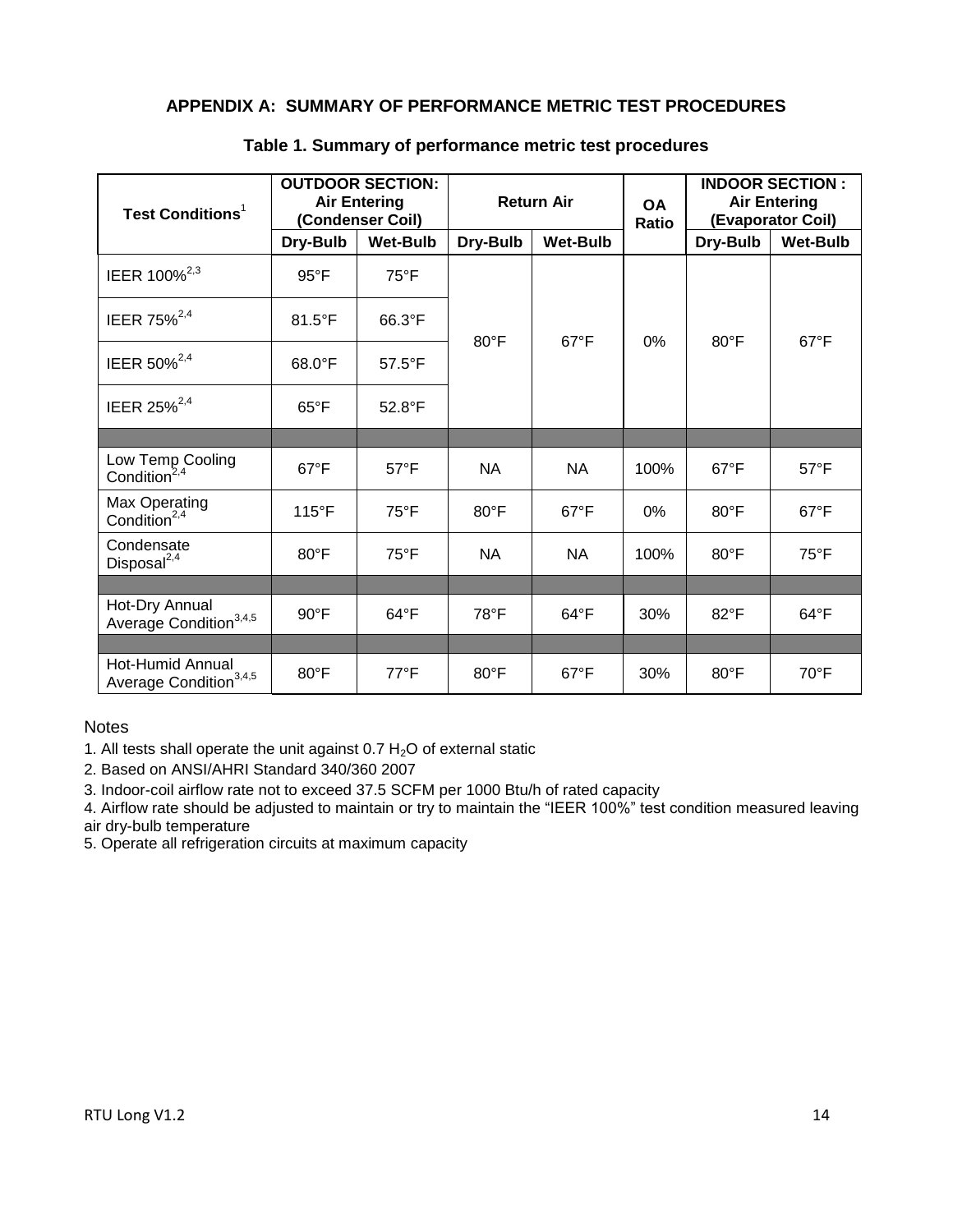- <span id="page-14-0"></span>A. American National Standards Institute (ANSI):
	- 1. ASHRAE 33 2000 Methods of Testing Forced Circulation Air Cooling and Air Heating Coils
	- 2. ANSI/ASHRAE 15 2007 Safety Standard for Refrigeration Systems.
	- 3. ANSI/ASHRAE/IESNA 90.1 2007 Energy Efficient Design of New Buildings Except Low-Rise Residential Buildings.
	- 4. ANSI/ASHRAE 135 2008 BACnet
	- 5. ANSI/CSA Z83.8-2009 Gas Unit Heaters, Gas Packaged Heaters, Gas Utility Heaters and Gas-Fired Duct Furnaces.
	- 6. ANSI/NEMA MG1 2009 Motors and Generators
	- 7. ANSI/AMCA 210 2007 Laboratory Methods of Testing Fans for Aerodynamic Performance Rating
- B. Air-Conditioning, Heating and Refrigeration Institute (AHRI):
	- 1. ANSI/AHRI 270 2009 Sound Rating of Outdoor Unitary Equipment.
	- 2. ANSI/AHRI 210/240 2008 Performance Rating of Unitary Air-Conditioning & Air-Source Heat Pump Equipment
	- 3. ANSI/AHRI 340/360 2007 Performance Rating of Commercial and Industrial Unitary Air-Conditioning and Heat Pump Equipment.
	- 4. ANSI/AHRI 370 2010 Sound Rating of Large Outdoor Refrigerating and Air Conditioning Equipment.
- C. American Society of Heating, Refrigerating, and Air-Conditioning Engineers, Inc. (ASHRAE):
	- 1. ASHRAE 52.1 1992 Gravimetric and Dust Spot Procedures for Testing Air Cleaning Devices Used in General Ventilation for Removing Particulate Matter.
	- 2. ASHRAE 52.2 2007 Method of Testing General Ventilation Air-Cleaning Devices for Removal Efficiency by Particle Size (ANSI approved).
	- 3. ASHRAE 62.1 2007 Ventilation for Acceptable Indoor Air Quality.
- D. American Society for Testing and Materials (ASTM):
	- 1. ASTM D5894 (2005) Standard Practice for Cyclic Salt Fog/UV Exposure of Painted Metal.
	- 2. ASTM B117 (2009) Standard Practice for Operating Salt Spray (Fog) Apparatus.
	- 3. ASTM D3359 (2009) Standard Test Methods for Measuring Adhesion by Tape Test
	- 4. ASTM D2794 (2004) Standard Test Method for Resistance of Organic Coatings to the Effects of Rapid Deformation (Impact)
	- 5. ASTM D2485 (2007) Standard Test Methods for Evaluating Coatings for High Temperature Service
	- 6. ASTM D2247 (2002) Standard Practice for Testing Water Resistance of Coatings in 100 % Relative Humidity
	- 7. ASTM D4060 2010 Standard Test Method for Abrasion Resistance of Organic Coatings by the Taber Abraser
	- 8. ASTM D522 2008 Standard Test Methods for Mandrel Bend Test of Attached Organic Coatings
	- 9. ASTM D3363 (2005) Standard Test Method for Film Hardness by Pencil Test
- E. International Code Council (ICC)
	- 1. International Building Code (IBC) (2009)
	- 2. International Mechanical Code (IMC) (2009)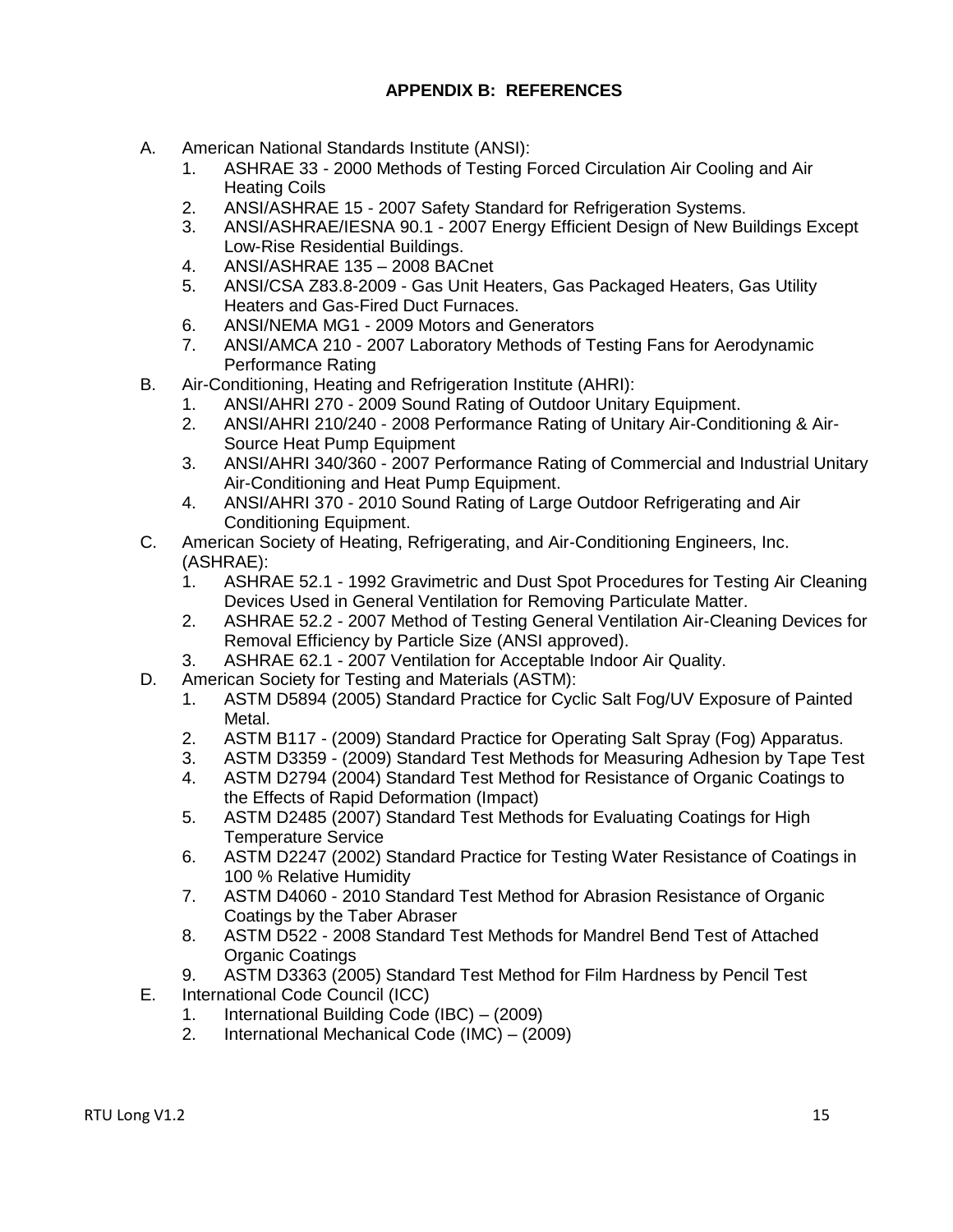- F. U.S. Energy Policy Act of 2005 (EPACT)<br>G. U.S. Energy Independence and Security
- U.S. Energy Independence and Security Act of 2007 (EISA)
- H. U.S. National Appliance Energy Conservation Act of 2006 (NAECA):
- I. National Fire Protection Association (NFPA):
	- 1. NFPA 54 (2009) National Fuel Gas Code
	- 2. NFPA 70 (2009) National Electrical Code<br>3. NFPA 90A (2009) Installation of Air Condi
	- NFPA 90A (2009) Installation of Air Conditioning and Ventilation Systems.
	- 4. NFPA 90B (2009) Installation of Warm Air Heating and Air-Conditioning Systems.
- J. Underwriters Laboratories, Inc. (UL):
	- *1.* UL 1995 Standard for Safety for Heating and Cooling Equipment.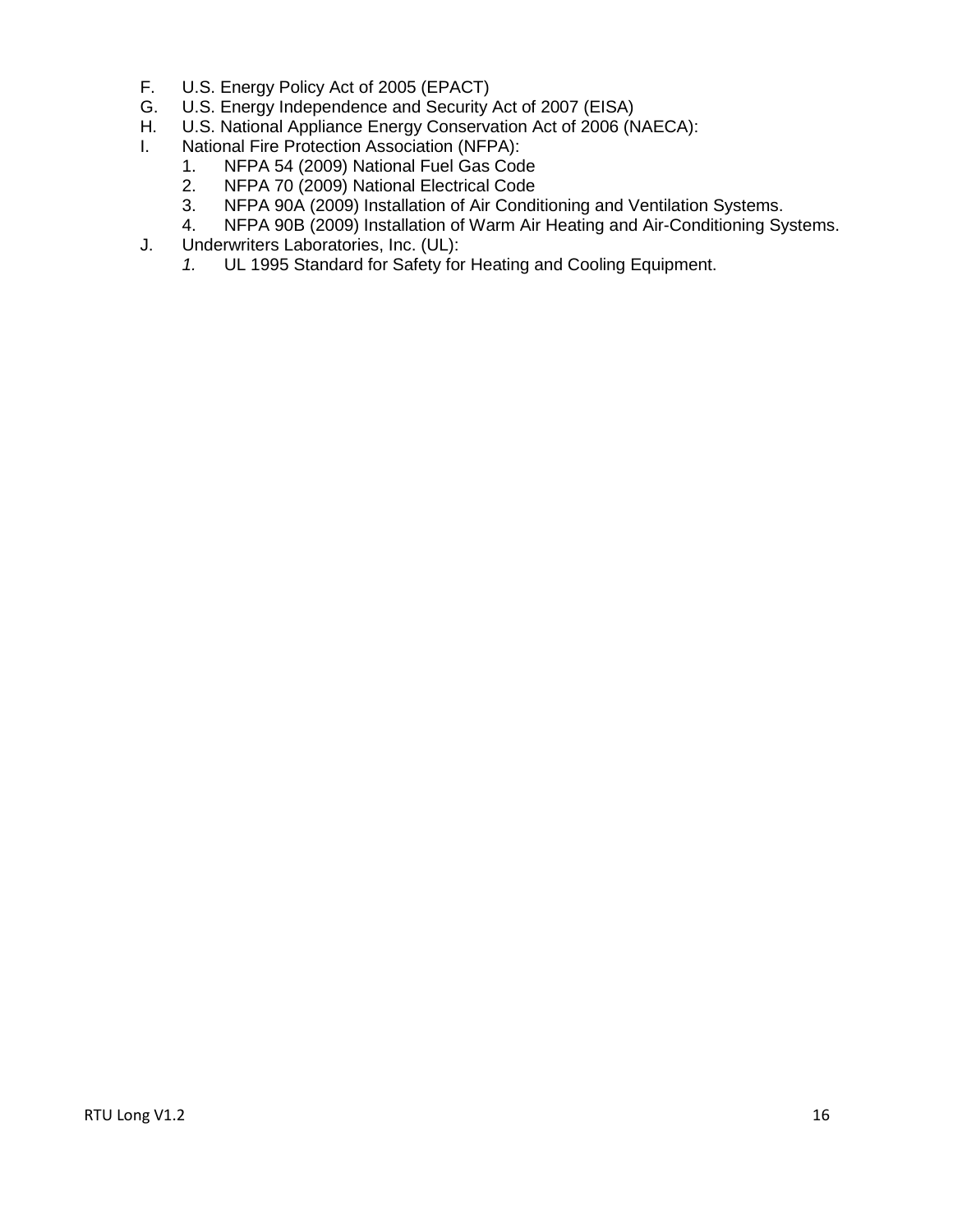# **APPENDIX C: DEFINITIONS**

- <span id="page-16-0"></span>A. DDC: Direct-digital controls.
- B. BMS (or EMS): Building Management System (or Energy Management System).
- C. ECM: Electronically commutated motor.
- D. Outdoor-Air Refrigerant Coil: Refrigerant coil in the outdoor-air stream to reject heat during cooling operations and to absorb heat during heating operations. "Outdoor air" is defined as the air outside the building or taken from outdoors and not previously circulated through the system.
- E. Outdoor-Air Refrigerant-Coil Fan: The fan for circulating outdoor air over the corresponding refrigerant-coil. "Outdoor air" is defined as above.
- F. RTU: Rooftop unit. As used in this Section, this abbreviation means packaged, outdoor, central-station air-conditioning units. This abbreviation is used regardless of whether the unit is mounted on the roof or on a concrete base on ground.
- G. Supply-Air Fan: The fan providing supply air to conditioned space. "Supply air" is defined as the air entering a space from air-conditioning, heating, or ventilating apparatus.
- H. Supply-Air Refrigerant Coil: Refrigerant coil in the supply-air stream to absorb heat (provide cooling) during cooling operations or reject heat (provide heating) in a heat pump configuration during heating operations. "Supply air" is defined as the air entering a space from air-conditioning, heating, or ventilating apparatus.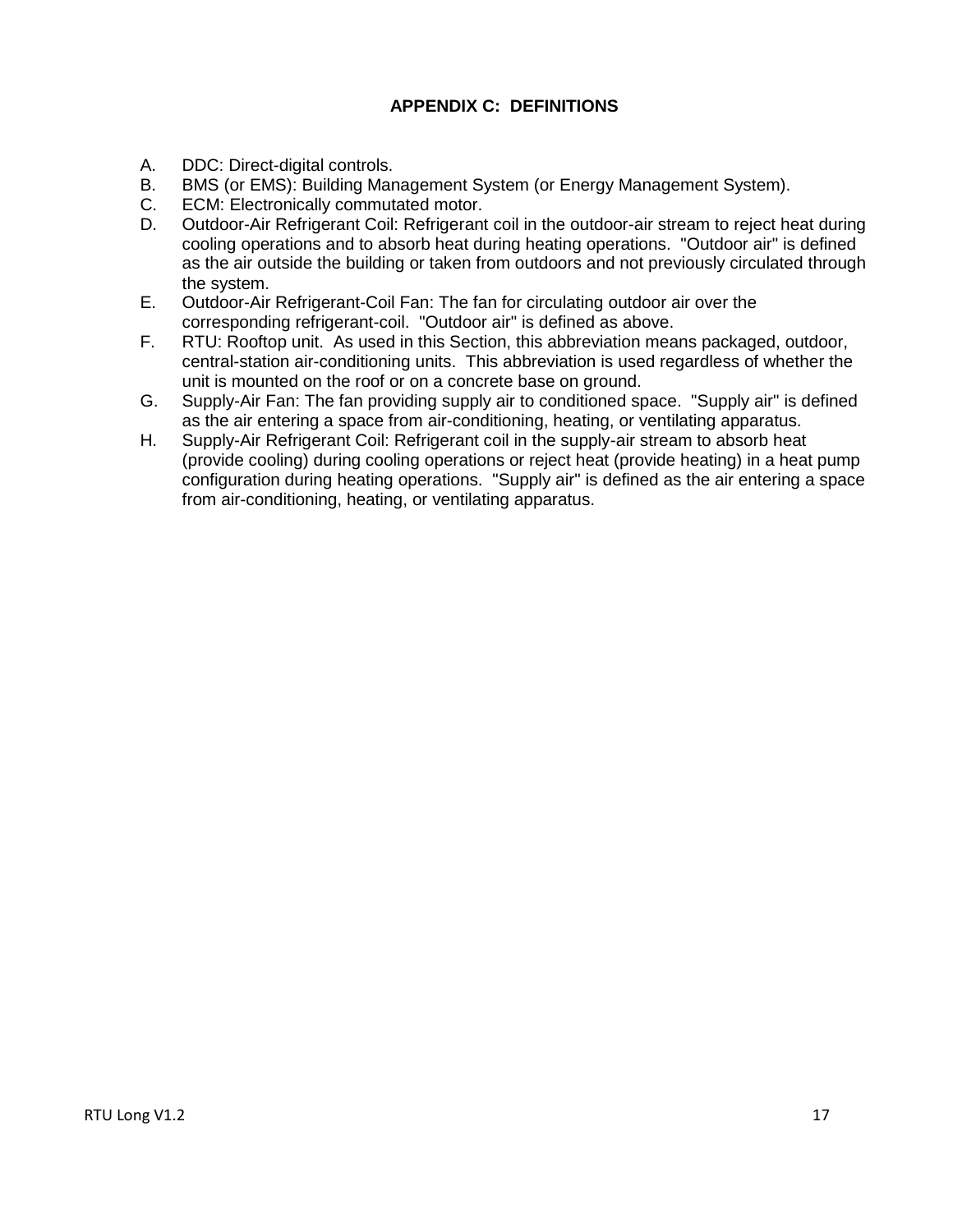# **APPENDIX D: SUBMITTALS**

- <span id="page-17-0"></span>A. General: Submit listed submittals in accordance with Conditions of Contract and Submittal Procedures
- B. Product Data: Submit technical data for each RTU including specifications, capacity ratings, dimensions, required clearances, weights, materials, accessories furnished and installation instructions.
	- 1. Completed data spreadsheets for each unit as described above in Part 1.04, Section C. 3.
	- 2. Gas heating efficiency (AFUE) or combustion efficiency as applicable
	- 3. Maintenance methods, procedures and recommended intervals
	- 4. Equipment, piping and connections, together with valves, strainers, control assemblies, thermostatic controls, auxiliaries and hardware which are mounted, wired and piped ready for final connection to the building system.
	- 5. Dimensions, internal and external construction details, recommended method of installation with proposed structural steel support, mounting curb details, sizes and location of mounting bolt holes; include mass distribution drawings showing point loads.
	- 6. Details of vibration isolation.
- C. Shop Drawings: Submit shop drawings that Indicate:
	- 1. Equipment
	- 2. Piping and connections
	- 3. Recommended accessories
	- 4. External construction
	- 5. Recommended method of installation
	- 6. Mounting curb details, including provisions required for seismic and wind performance
	- 7. Sizes and location of mounting bolt holes
	- 8. Include mass distribution drawings showing point loads.
	- 9. Wiring diagrams for power supply and control systems showing factory installed wiring and equipment on packaged equipment or required for controlling devices or ancillaries, accessories and controllers. Clearly differentiate between portions of wiring that are factory-installed and portions to be field-installed. Wiring diagrams shall indicate MOCP (maximum overcurrent protection), MCA (minimum circuit ampacity) and FLA (full load amps). Wiring diagrams shall indicate necessary internal protection for equipment fed from RTU single point electrical connection.
	- 10. Fan performance tables or curves
	- 11. Type of refrigerant used
	- 12. Dimensions:
		- a. Plan view
		- b. Front view
		- c. Side view
		- d. Field/factory-installed options
		- e. Service clearances
		- f. Curb detail with dimensions
- D. Certifications:
	- 1. Test Reports: Certified test reports showing compliance with specified performance characteristics and physical properties.
	- 2. Certificates: Product certificates signed by manufacturer certifying materials comply with specified performance characteristics and criteria and physical requirements.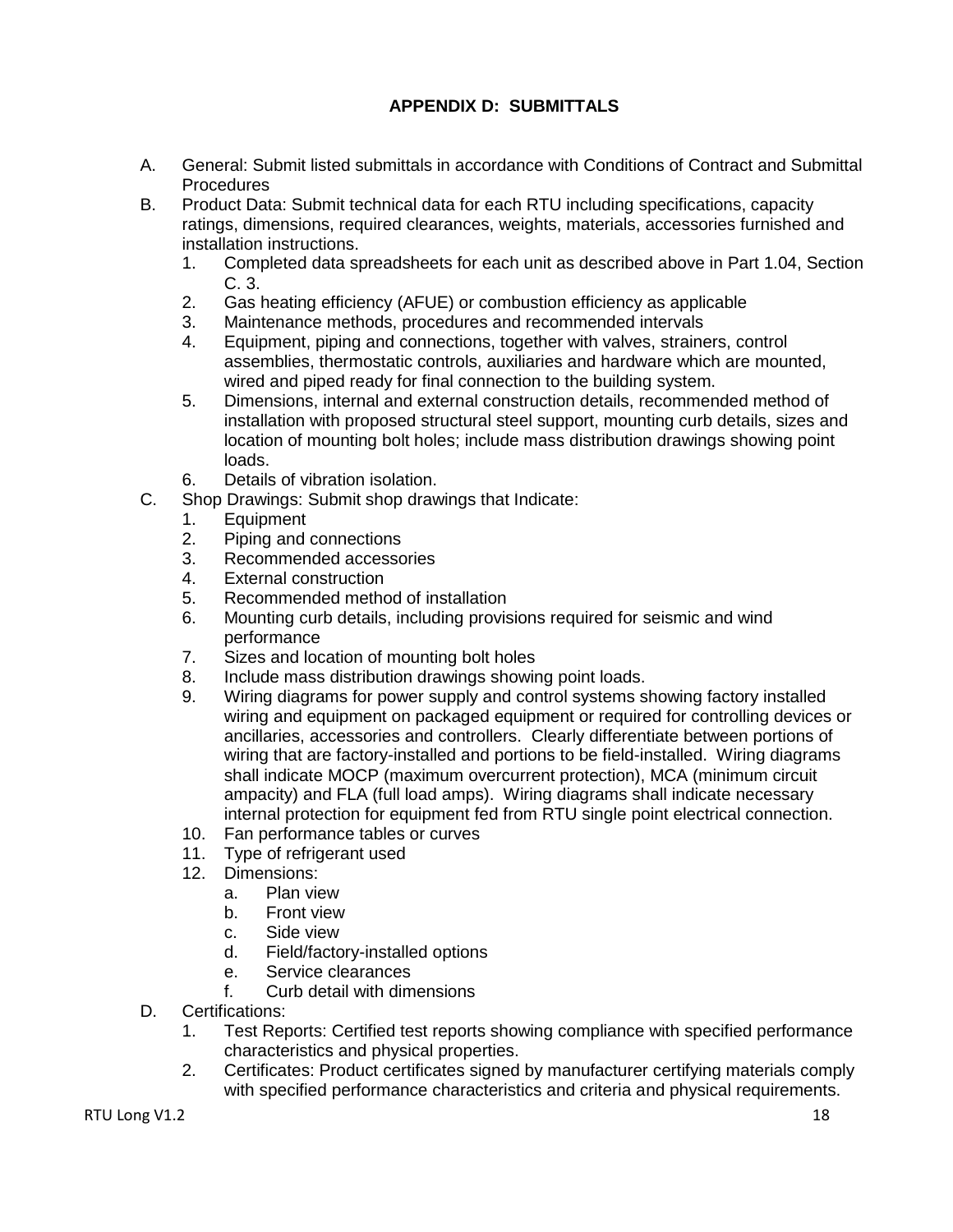- 3. Manufacturer's installation instructions
- E. Closeout Submittals: Submit electronic versions of the following:
	- 1. Brief description of unit
	- 2. Cut-sheets
	- 3. Warranty documents
		- a. Furnish written warranty, signed by manufacturer, agreeing to replace/repair, within warranty period, components with inadequate and defective materials and workmanship, including leakage, breakage, improper assembly, or failure to perform as required, provided manufacturer's instructions for handling, installing, protecting, and maintaining units have been adhered to during warranty period.
	- 4. Operation and Maintenance Data:
		- a. Include methods for cleaning and maintaining installed products
		- b. Include final sequence of operation
		- c. Methods/cleaning materials detrimental to finishes and performance
		- d. Include names and addresses of spare part suppliers
- F. Manufacturer Wind Loading Qualification Certification: Submit certification that specified equipment will withstand wind forces identified for each wind zone in the International Building Code to include remaining in place when curbs are in use.
- G. Manufacturer Seismic Qualification Certification: Submit certification that RTUs, accessories, and components will withstand seismic forces identified for each seismic zone in the International Building Code to include remaining in place when curbs are in use.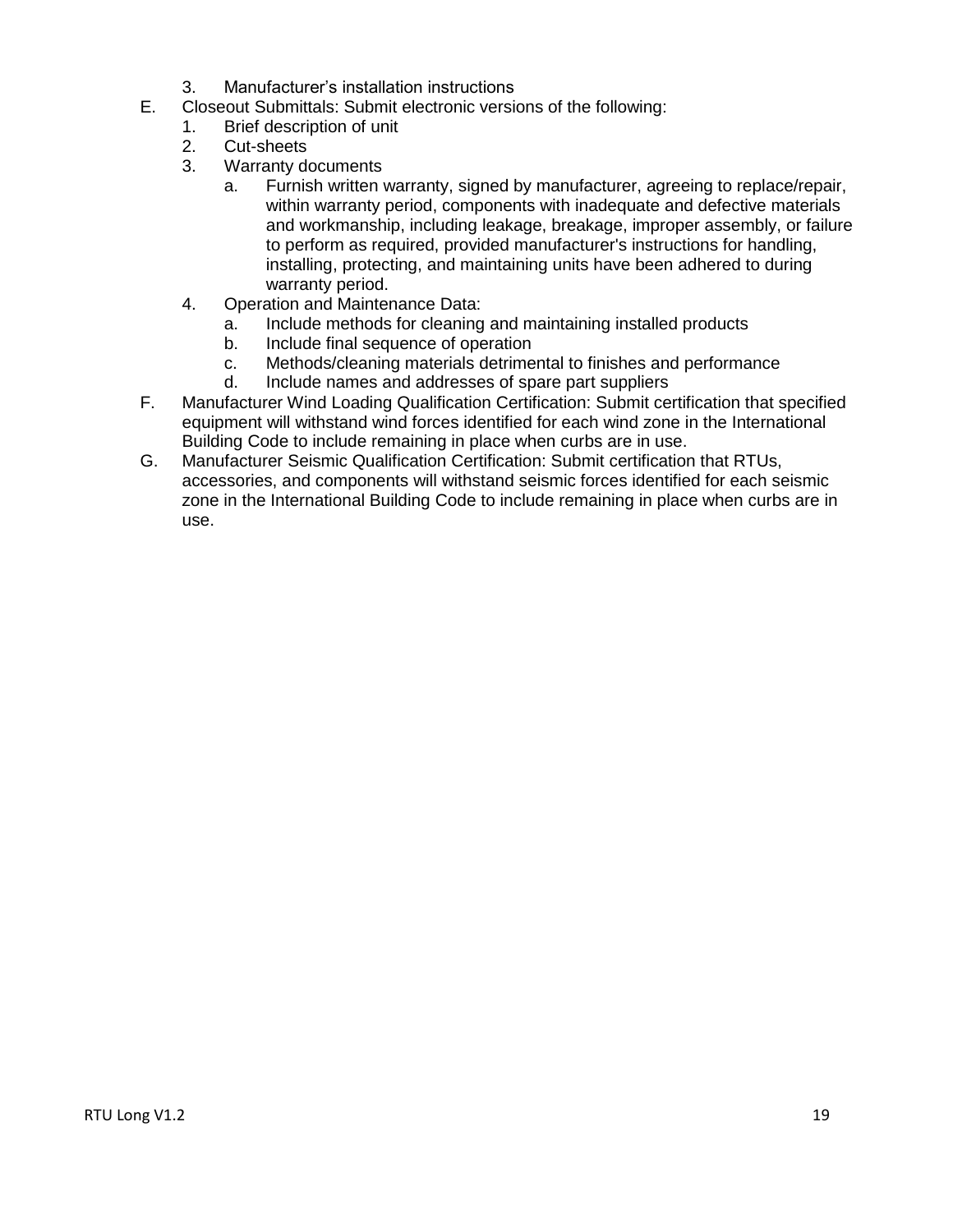# **APPENDIX E: QUALITY ASSURANCE**

- <span id="page-19-0"></span>A. AHRI Compliance:
	- 1. Comply with ANSI/AHRI 210/240 or 340/360 as appropriate for testing and rating energy efficiencies for RTUs.
	- 2. Comply with ANSI/AHRI 270 or 370 for testing and rating sound performance for RTUs.
- B. ASHRAE Compliance:
	- 1. Comply with ASHRAE 15 for refrigeration system safety.
	- 2. Comply with applicable requirements in ASHRAE 62.1, Section 5 "Systems and Equipment" and Section 7 - "Construction and Startup."
- C. ASHRAE/IESNA 90.1 Compliance: Applicable requirements in ASHRAE/IESNA 90.1, Section 6 - "Heating, Ventilating, and Air-Conditioning."
- D. Heating efficiency shall be certified by CSA/ANSI Z83.8.
- E. Unit(s) shall be safety certified, listed and labeled by Underwriters Laboratories (UL), UL of Canada (UL/C), Environmental Testing Laboratories (ETL) a division of Intertek Testing Laboratories, or Canadian Standards Association (CSA) in accordance with UL 1995/CAN/CSA No. 236-M90 and ANSI Z21.47 standards for Central Cooling Air Conditioners.
- F. Unit(s) nameplate shall carry the label of the certification agency.
- G. NFPA Compliance:
	- 1. Comply with NFPA 90A.
	- 2. Comply with NFPA 54.
- H. All wiring shall be in compliance with NEC and CEC
- I. Electrical Components, Devices, and Accessories: Listed and labeled as defined in NFPA 70, Article 100, by a testing agency acceptable to authorities having jurisdiction, and marked for intended use. All electrical components shall have UL/C-UL, ETL and CGA listing.
- J. Unit(s) shall be manufactured according to ISO 9002 manufacturing quality control.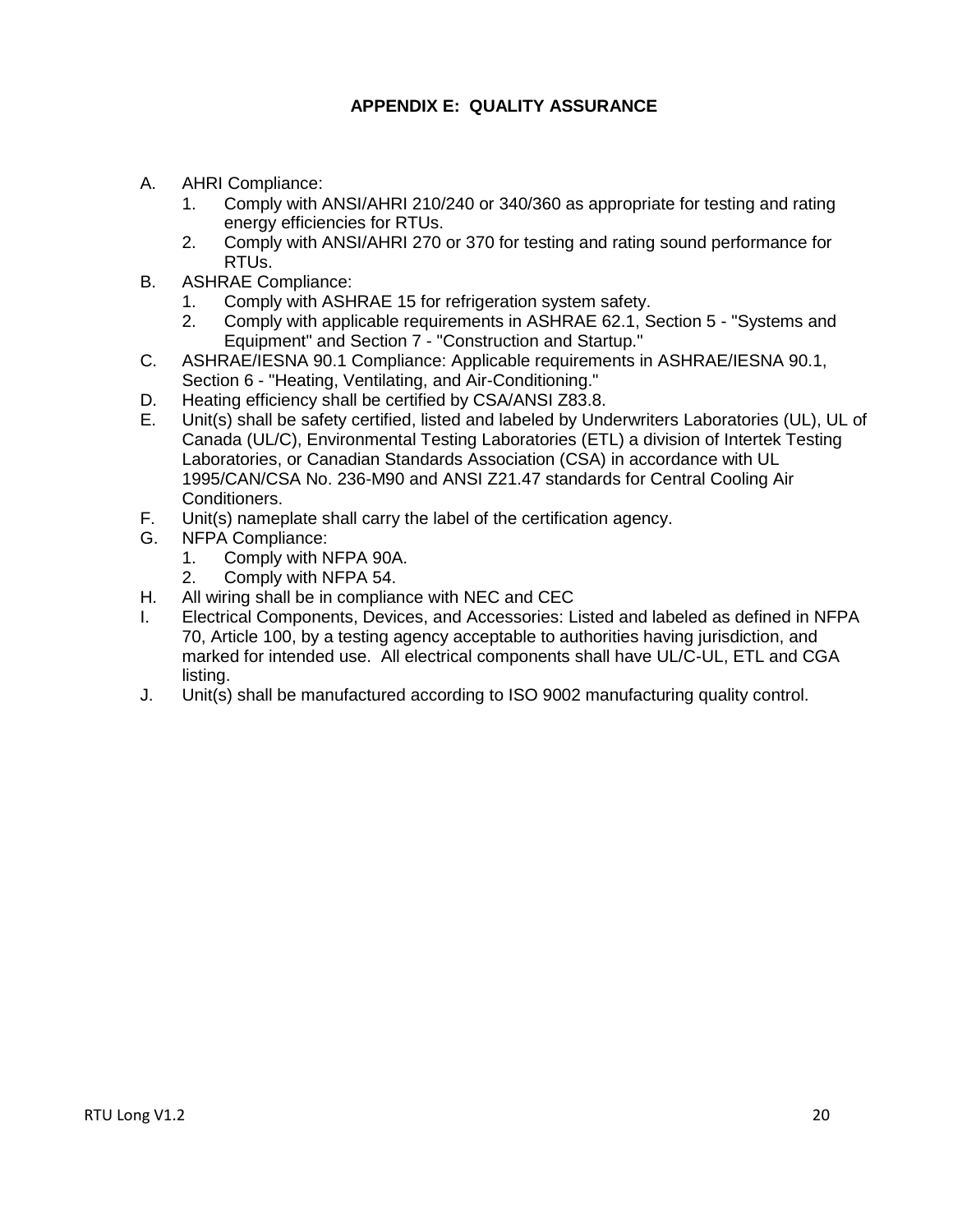### **APPENDIX F: WARRANTY**

- <span id="page-20-0"></span>A. Warranty Period begins date of start-up
	- 1. Entire unit: Manufacturer shall warrant units against defective materials, labor and workmanship for a period of one year from date of start-up.
	- 2. Compressor Failure and any leaks in the condenser or evaporator coils: 5 years after date of start-up.
	- 3. Gas Heat Exchanger: Parts 10 years or 20 years (for stainless) after date of startup.
	- 4. Unit Control Module: Parts 3 years after date of start-up
- B. Warranty must be renewable, at the owner's option and expense, each year until the equipment is ten (10) years old.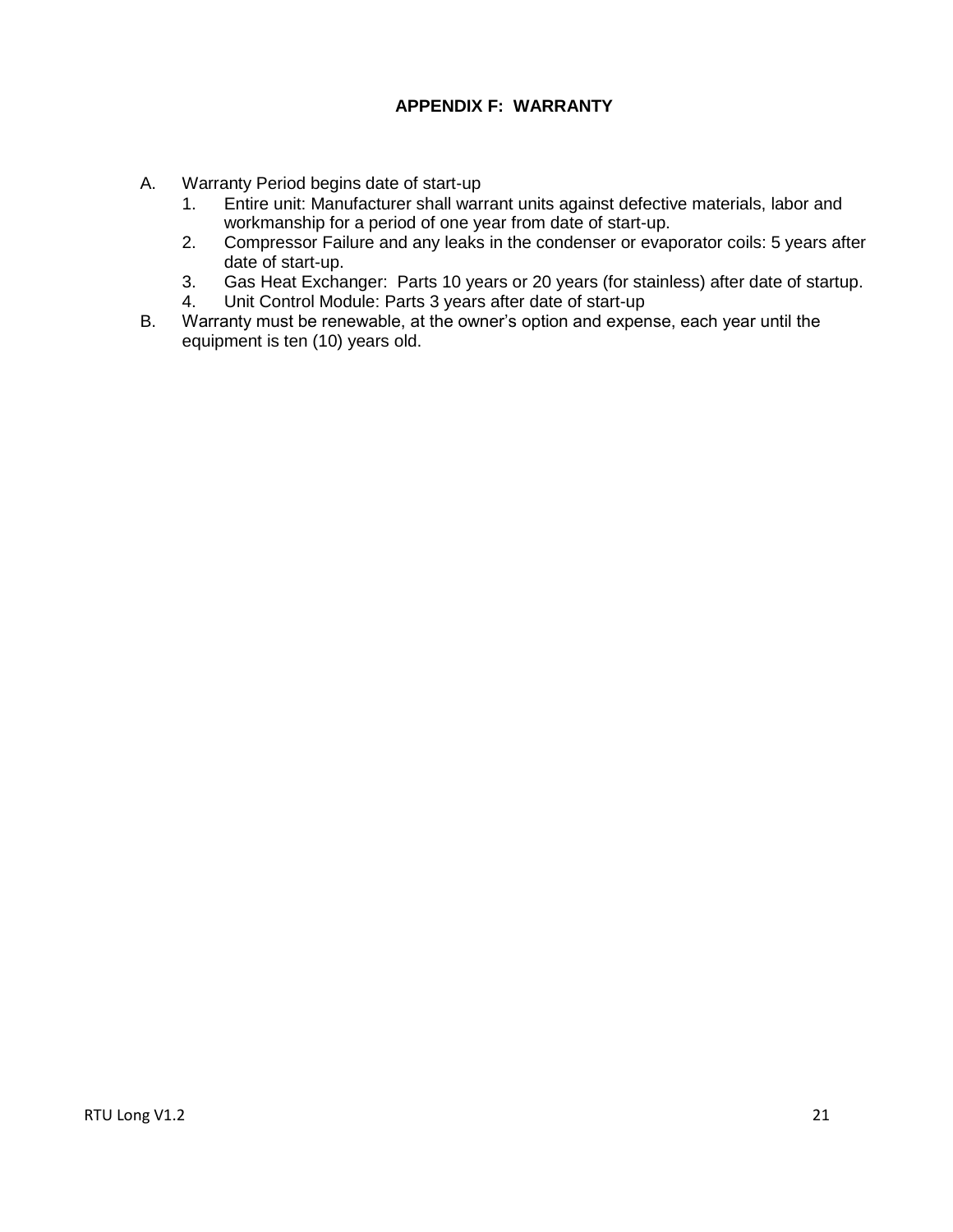# **APPENDIX G: CAPACITIES AND CHARACTERISTICS**

- <span id="page-21-0"></span>A. Provide submittal data indicating compliance to Equipment Schedule, and provide any additional information as required in the following list.
- B. Supply-Air Fan:
	- 1. Airflow CFM:
	- 2. External Static Pressure INCHES WG:
	- 3. Fan Speed RPM:
	- 4. Motor Horsepower:
	- 5. Motor Speed RPM:
- C. Supply-Air Refrigerant Coil:
	- 1. Total Cooling Capacity Btu/h:
	- 2. Sensible Cooling Capacity Btu/h:
	- 3. Part Load Capacity Btu/h:
	- 4. Entering-Air Dry-Bulb Temperature deg F:
	- 5. Entering-Air Wet-Bulb Temperature deg F:
	- 6. Coil configuratation (face-split, row-split, interlaced, etc)
	- 7. Fin per inch count:
	- 8. Coating:
- D. Outdoor-Air Refrigerant Coil:
	- 1. Ambient-Air Temperature deg F:
	- 2. Coating:
	- 3. Fan Motor HP:
	- 4. Number of Fans:
- E. Hot-Gas Reheat Coil:
	- 1. Heating Capacity Btu/h:
	- 2. Entering-Air Temperature deg F:
	- 3. Air-Temperature Rise deg F:
	- 4. Coating:
- F. Electric-Resistance Heating Coil:
	- 1. Capacity kW:
		- 2. Number of Steps (min 2 if >15 kW):
- G. Compressors:
	- 1. Quantity (if not same size, properties required for each)
	- 2. Suction Temperature deg F:
	- 3. Power Input kW:
	- 4. Energy-Efficiency Ratio (EER):
	- 5. Seasonal Energy-Efficiency Ratio (SEER):
	- 6. Coefficient of Performance (COP):
- H. Gas Furnace:
	- 1. Airflow CFM:
	- 2. Minimum AFUE %:
	- 3. Minimum Thermal Efficiency %:<br>4. Minimum Combustion Efficiency
	- Minimum Combustion Efficiency %:
	- 5. Input Btu/h:
	- 6. Output Btu/h:
	- 7. Entering-Air Temperature deg F:
	- 8. Air-Temperature Rise deg F:
- I. Electrical Characteristics for Single-Point Connection:
	- 1. Voltage: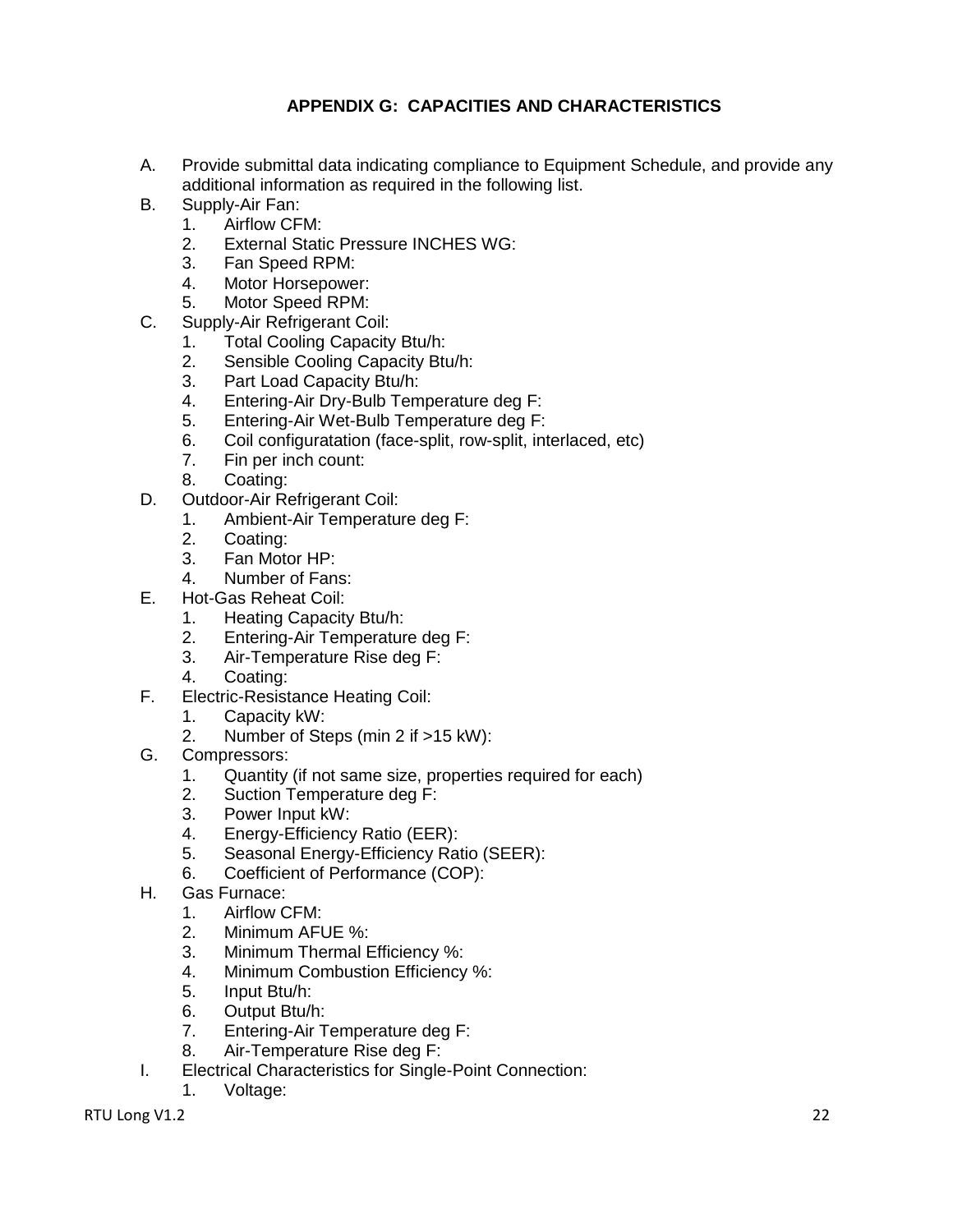- 2. Phase:
- 3. Hertz:
- 4. Full-Load Amperes:
- 5. Minimum Circuit Ampacity:
- 6. Maximum Overcurrent Protection (indicate Fuse or Circuit Breaker):
- J. Sound Power: Measured per AHRI 270.<br>K. Economizer:
- Economizer:
	- 1. Single sensor or differential control:
	- 2. Controller model:
	- 3. Two-stage thermostat, with first-stage of cooling wired for economizer:
	- 4. Final changeover temperature or setting:<br>5. Minimum outdoor airflow:
	- Minimum outdoor airflow: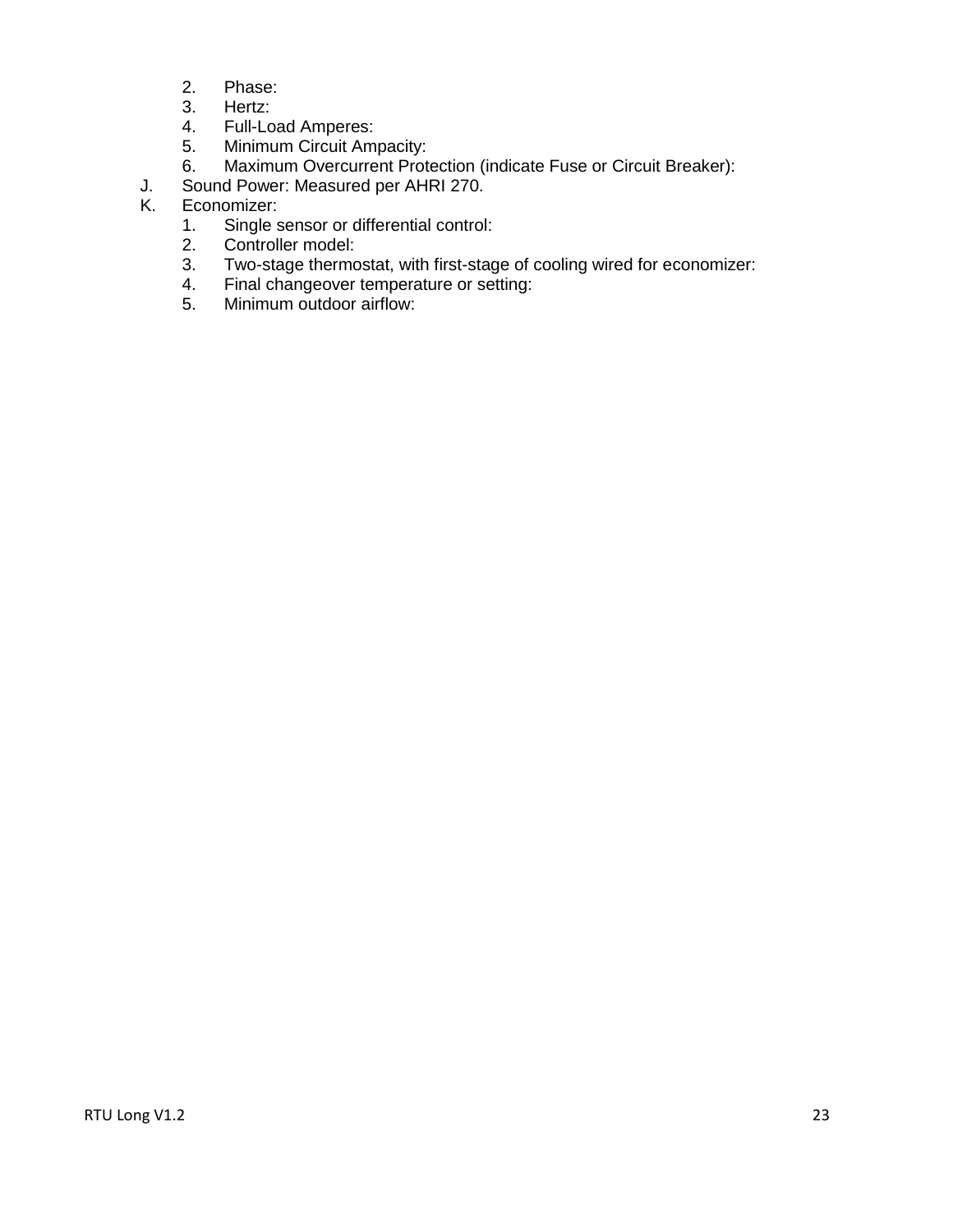#### **APPENDIX H: EXECUTION (INCLUDED FOR HVAC INSTALLATION AND STARTUP)**

#### <span id="page-23-0"></span>**Examination**

- A. Examine substrates, areas, and conditions, with Installer present, for compliance with requirements for installation tolerances and other conditions affecting performance of RTUs.
- B. Examine roughing-in for RTUs to verify actual locations of piping and duct connections before equipment installation.
- C. Examine roof for suitable conditions where RTUs will be installed.
- D. Proceed with installation only after unsatisfactory conditions have been corrected.

#### **Installation**

- A. Roof Curb: Install on roof structure, level and secure, according to NRCA's "Low-Slope Membrane Roofing Construction Details Manual," Illustration "Raised Curb Detail for Rooftop Air Handling Units and Ducts" and AHRI Guideline B. Install RTUs on curbs and coordinate roof penetrations and flashing with roof construction specified in other Sections. Secure RTUs to upper curb rail according to manufacturer's guidelines and using manufacturer supplied anchoring devices to make air and rain tight connection.
- B. Install wind and seismic restraints according to manufacturer's written instructions.
- C. Install prominent external tags/decals showing unit number.

#### **Connections**

- A. Install condensate drain per IMC, with trap and indirect connection to nearest roof drain or area drain, or other location as indicated on the drawings.
- B. Install piping adjacent to RTUs to allow service and maintenance.
	- 1. Gas Piping: Comply with applicable requirements in Division 23 Section "Facility Natural-Gas Piping." Connect gas piping to burner, full size of gas train inlet, and connect with union and shutoff valve with sufficient clearance for burner removal and service. Do not block access to any of the unit panels with the gas piping. Install all factory grommets so that all unit piping penetrations are watertight.
- C. Duct installation requirements are specified in other Division 23 Sections. Drawings indicate the general arrangement of ducts. The following are specific connection requirements:
	- 1. Install ducts to termination at top of roof curb with a 1-inch minimum duct flange secured to the top of the curb. All duct connections for drop-box diffusers shall be made using bolted transverse connectors. A threaded rod shall be installed from each supporting clip located on each corner of 4-way diffusers and double-nut secured to the bracing supports installed according to the details shown on the Drawings.
	- 2. The curb shall be installed directly to the joist and the roof decking will be installed by others to be attached to the curb flange.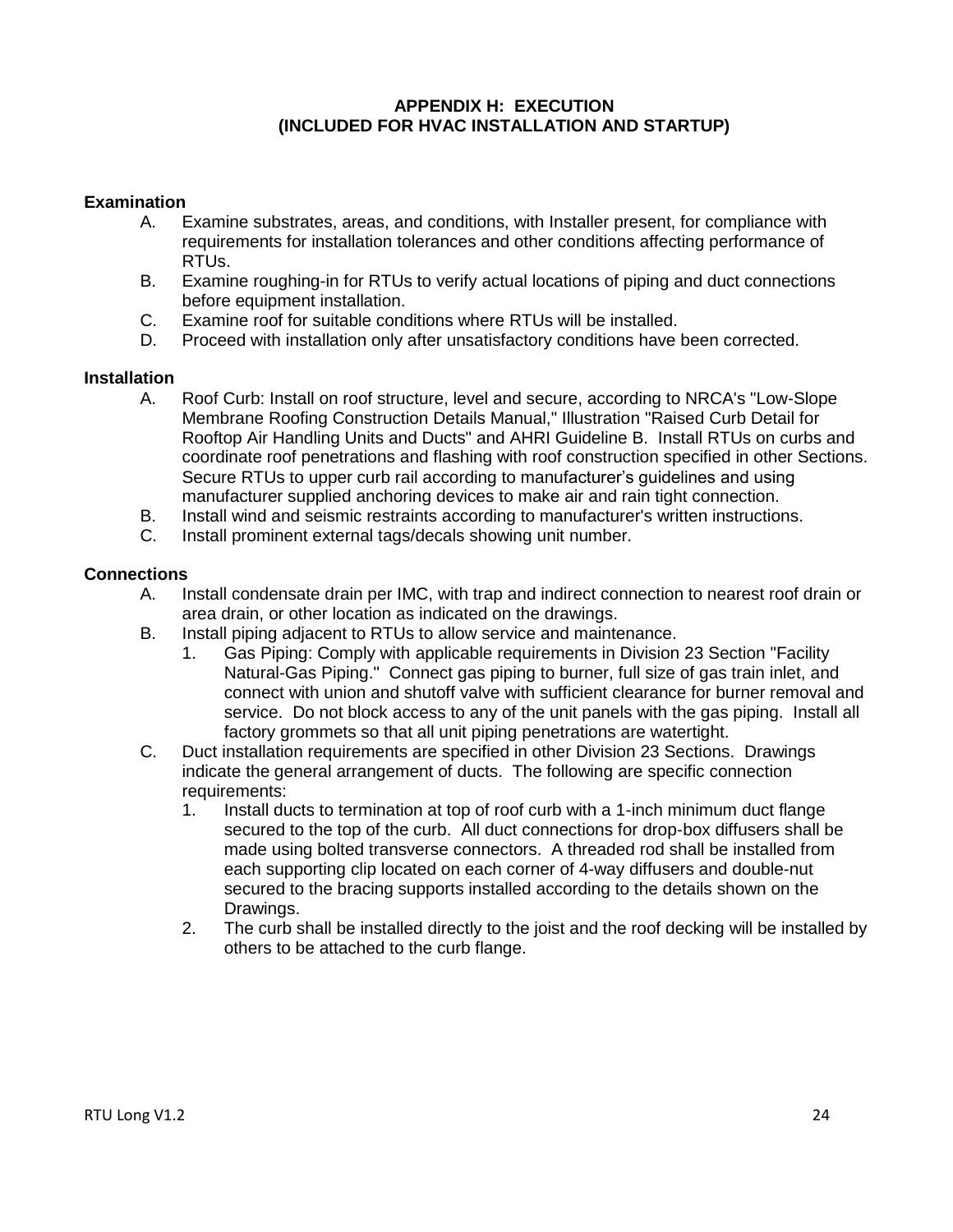# **Field Quality Control**

- A. Provide customer selectable option for Manufacturer's Field Service: A factory-authorized service representative shall be included in all equipment pricing to the Owner and shall be present when requested to inspect, test, and adjust components, assemblies, and equipment installations, including connections, and to assist in testing startup. Factoryauthorized service reps shall be competent technicians prepared to use refrigerant gauges to report unit performance. Report all results in writing.
- B. Tests and Inspections by installing contractor prior to engaging factory-authorized service rep. (Part 3.05):
	- 1. Inspect for and remove shipping bolts, blocks, and tie-down straps.
	- 2. Operational Test: After electrical circuitry has been energized, start units to confirm proper motor rotation and unit operation.
	- 3. Test and adjust controls and safeties. Replace damaged and malfunctioning controls and equipment.
- C. Remove and replace malfunctioning units and retest as specified above.
- D. Install 2-inch pleated Replacement Filter Set: Minimum 90 percent arrestance provided to contractor for installation immediately prior to Building Commissioning.

#### **Startup & Commissioning Service**

- A. Engage a factory-authorized service representative to perform startup service. The factory technician shall be fully engaged and prepared to record refrigerant pressures and shall coordinate all activity and take direction from the Owner's commissioning agents.
- B. Complete installation and startup checks according to manufacturer's written instructions and do the following:
	- 1. Inspect for visible damage to unit casing.
	- 2. Inspect for visible damage to furnace combustion chamber.
	- 3. Inspect for visible damage to compressor, coils, and fans.
	- 4. Inspect internal insulation.
	- 5. Verify that labels are clearly visible.
	- 6. Verify that clearances have been provided for servicing.
	- 7. Verify that controls are connected and operable.
	- 8. Verify that filters are installed.
	- 9. Clean condenser coil and inspect for construction debris.
	- 10. Clean furnace flue and inspect for construction debris.
	- 11. Connect and purge gas line.
	- 12. Remove packing from vibration isolators.
	- 13. Inspect operation of barometric relief dampers.
	- 14. Verify lubrication on fan and motor bearings.
	- 15. Inspect fan-wheel rotation for movement in correct direction without vibration and binding.
	- 16. Adjust fan belts to proper alignment and tension.
	- 17. Start unit according to manufacturer's written instructions.
		- a. Start refrigeration system.
		- b. Check for proper rotation direction of the compressors
		- c. Do not operate below recommended low-ambient temperature.
		- d. Complete startup sheets and attach copy with Contractor's startup report.
	- 18. Enable the DDC unit controller's automated self-check sequence to provide the following diagnostic checks as a start-up commissioning function:
		- a. Low Evaporator Air Flow
		- b. High Refrigerant Charge
		- c. Low Refrigerant Charge
		- d. Sensor Failure/Fault (including drifting out of calibration)